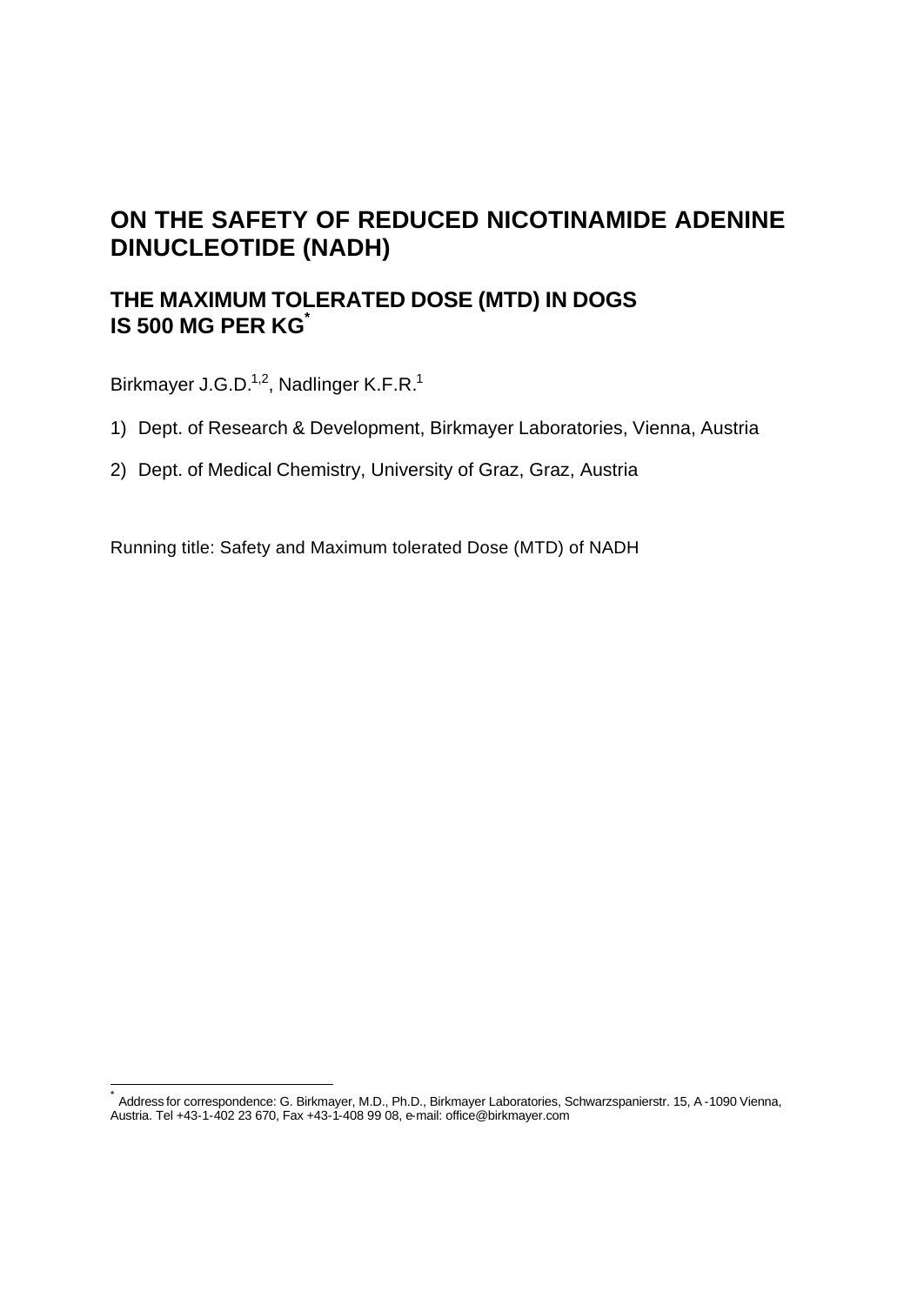#### **Summary:**

The objective of the study was to determine the maximum tolerated intravenous dose (MTD) of ßNADH (reduced form of nicotinamide adenine dinucleotide) in beagle dogs and to evaluate the potential toxicity of the established MTD in these animals for 14 days. Two male and two female dogs received 100 mg NADH/kg/day, for 4 days followed by 200 mg NADH/kg/day for 3 days, followed by 500 mg NADH/kg/day for 4 days, and 1000 mg NADH/kg/day on the final day.

At the end of the MTD phase the control animals which have received saline solution in the MTD phase were used for the fixed dose phase in which they received 500 mg NADH/kg/day for 14 days. There were no deaths.

At dose levels between 100 and 1000 mg/kg/day changes that identified the cardiovascular system as a target system were observed. There was also some evidence of an effect in the central nervous system and the adrenals. At doses of 500 mg/kg/day and above food consumption and body weight were reduced. On the basis of the observed changes, the maximum intravenous dose of NADH that was tolerated by beagle dogs was considered to be 500 mg/kg/day. In further experiments the toxicity of the stabilized orally absorbable form of NADH (ENADA®) was determined following oral administration for 14 days. The oral administration of the stabilized orally absorbable form of NADH to beagle dogs at dose levels of 20, 100, and 150 mg/kg for 14 days elicited no signs of a toxicological effect. A transitory change in stool formation was observed in intermediate and high dose males.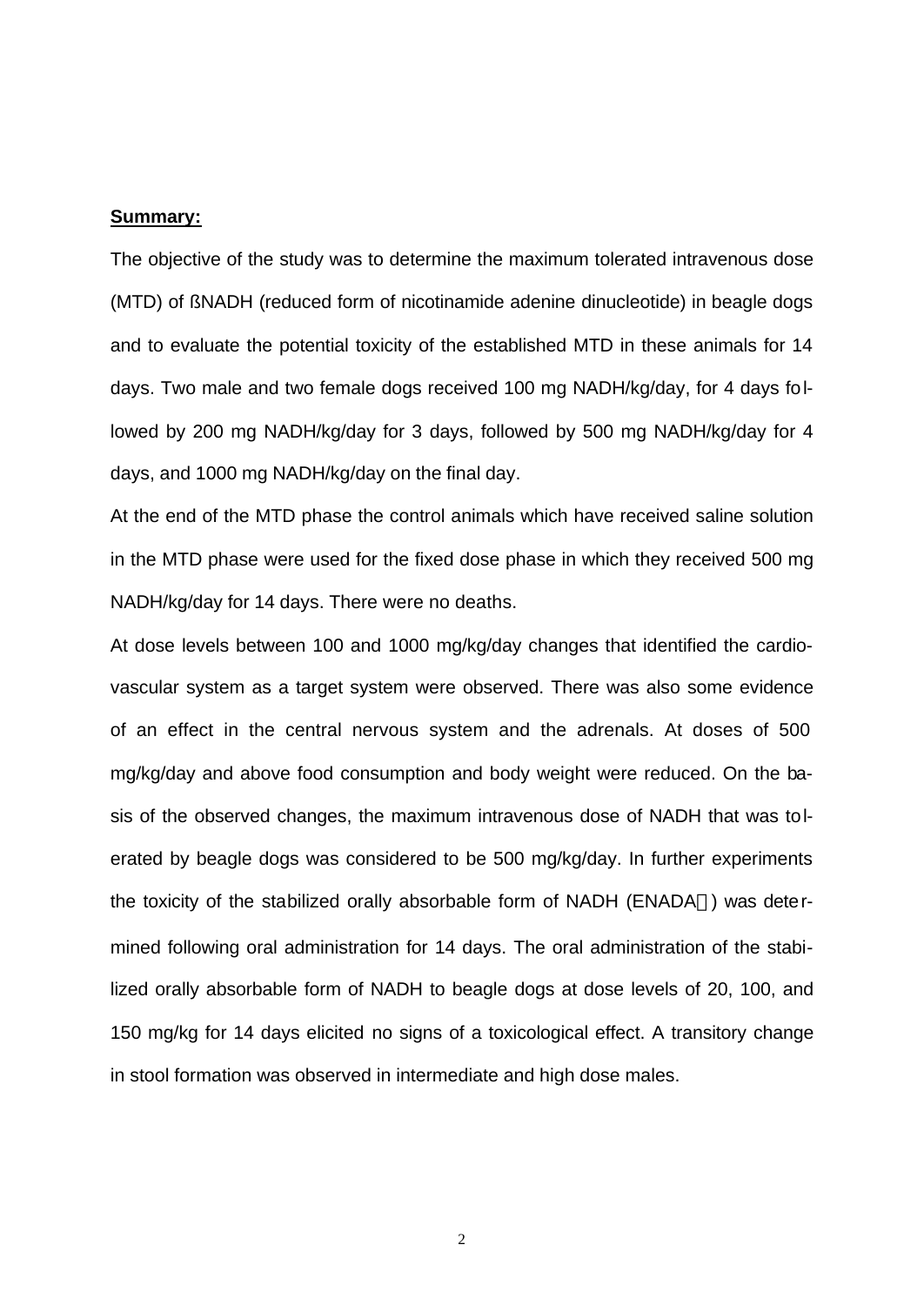There were also apparent increases in adrenal, heart, kidney, liver, brain and thyroid weights, particularly in males, but none of the changes were considered to be toxicologically significant. There were **no** grosser microscopic findings suggestive of toxicity in the organs of tissues examined. Based on these findings the stabilized orally absorbable form of NADH (ENADA®) can generally be regarded as safe (GRAS).

#### **Introduction:**

NADH (Nicotinamide adenine dinucleotide hydride) is a coenzyme essential for energy production, hence present in all living cells. This coenzyme has been used as a new therapeutic approach for PD (Parkinson´s Disease) (Birkmayer et al 1993), for depression (Birkmayer & Birkmayer, 1991) and for CFS (Chronic Fatigue Syndrome) (Forsyth et al. 1999). For more extensive, multicenter clinical trials to be approved by the health authorities in the European Union and in the US, toxicology studies are a prerequisite.

Hence the maximum tolerated intravenous dose (MTD) of NADH was determined in beagle dogs, and the toxicity of this dose level was evaluated for 14 days. The intravenous route of administration was chosen because it is a possible human therapeutic route. Dogs were selected because they are one of the non-rodent species recommended by various regulatory authorities. In addition, the toxicity of the stabilized orally absorbable form of NADH (ENADA®) (Birkmayer 1994 a, Birkmayer 1994 b) was determined following oral administration for 14 days as this form was used in the CFS study.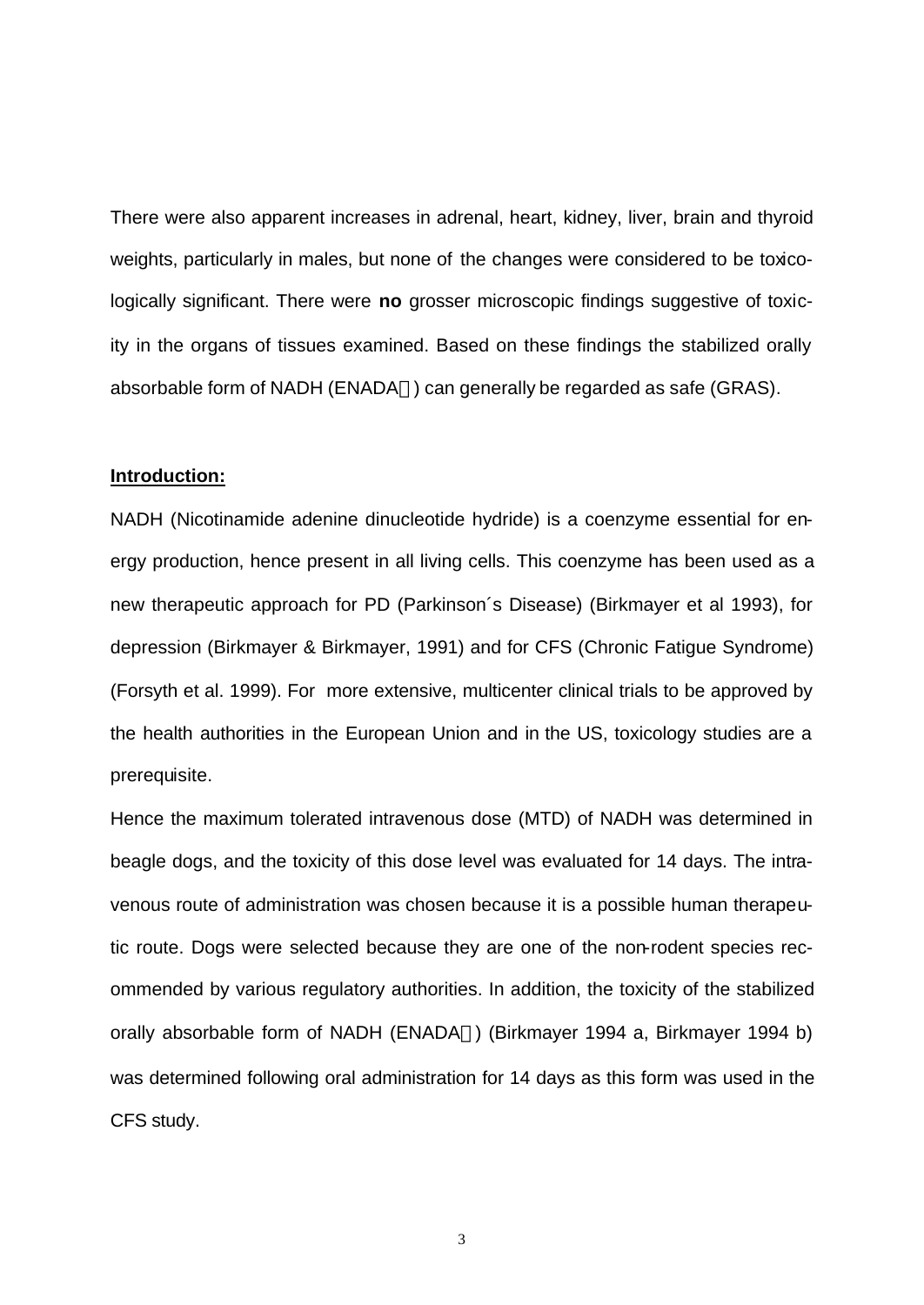## **Materials and Methods**

## 1. Experimental design and dose levels

Maximum Tolerated Dose (MTD) for the intravenous Phase and for Fixed Dose Phase

The test substance, NADH, was a white powdered substance. When not in use, NADH was stored at about 4°C, protected from light and moisture prior to solution preparation. The control article and vehicle for the test article was physiological saline. The test and control articles were administered intravenously at a rate of 0.5 mL/minute, into the cephalic veins, alternating - where possible - between left and right.

For the MTD Phase, two groups (2 males and 2 females per group) received intravenously either the physiological saline or NADH solutions of varying concentrations (Table 1). The NADH concentrations were based on a prior rat study.

The control group received the saline control for 14 days, while the test group received the intravenous NADH in saline solution at varying doses at different times during the investigation.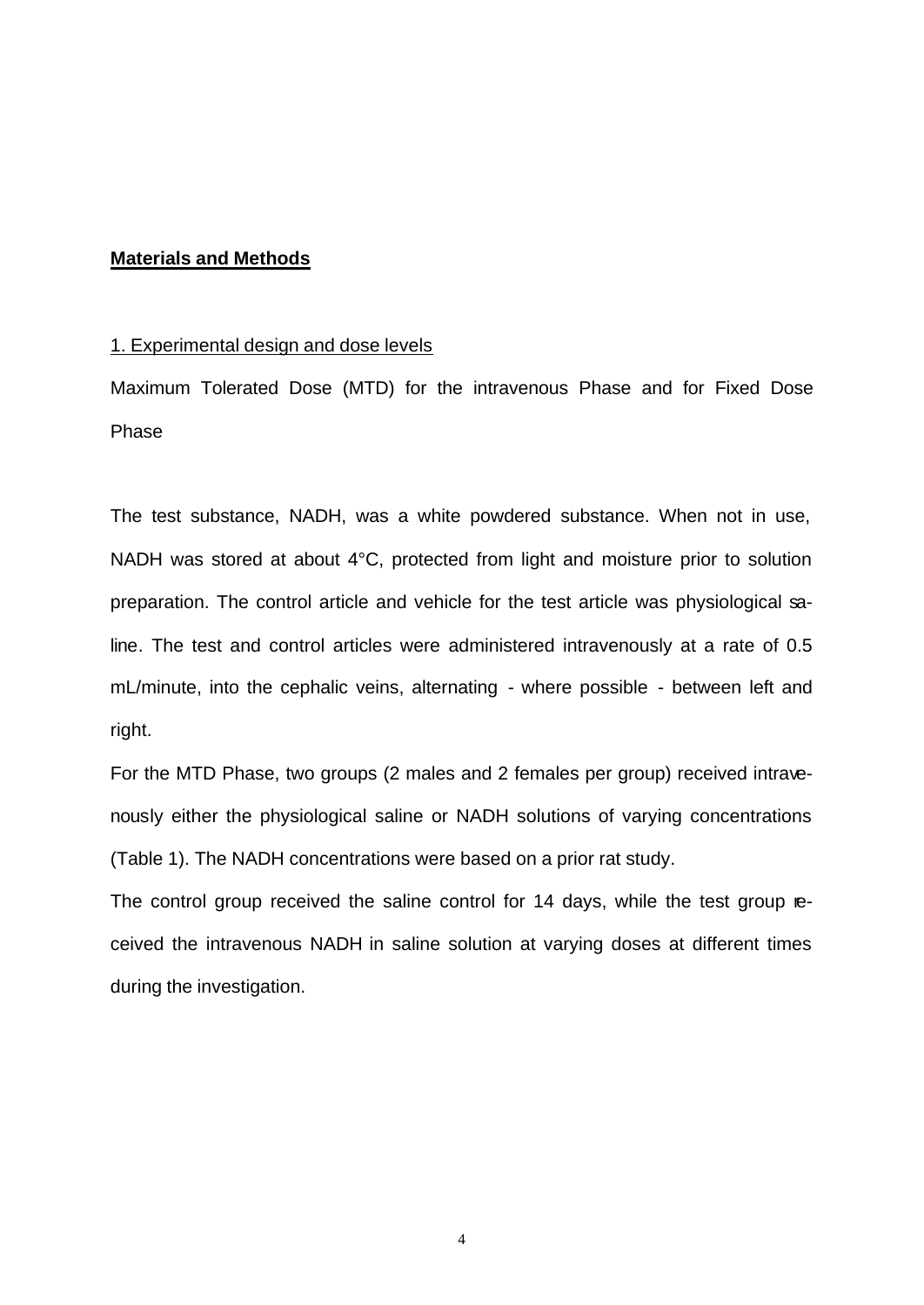| Table 1: Study Schedule |              |             |          |                |                |
|-------------------------|--------------|-------------|----------|----------------|----------------|
| Group                   | Group        | Dose Level  | Day of   | Animals Group  |                |
| Number                  | Prescription | (mg/kg/day) | Study    | Male           | Female         |
|                         |              |             |          |                |                |
| 1                       | Control      | 0.00        | $1 - 14$ | $\overline{2}$ | $\overline{2}$ |
| 2                       | <b>Test</b>  | 100         | $1 - 4$  | $\overline{2}$ | $\overline{2}$ |
|                         |              | 200         | $5-7$    |                |                |
|                         |              | 500         | $8 - 11$ |                |                |
|                         |              | 1000        | 12       |                |                |
|                         |              | 0.00        | 13       |                |                |
|                         |              | 750         | 14       |                |                |

On completion of the MTD Phase, the control beagles, which have received placebo in the MTD phase, were assigned to a Fixed Dose Phase. The animals were treated at 500 mg NADH/kg/day on the basis of findings from the MTD Phase. A constant dose volume of 5 mL/kg was used for both the MTD and Fixed Dose Phases of the study. The required volume was adjusted daily during the MTD Phase and twice weekly during the Fixed Dose Phase, calculated from the most recently recorded individual body weight.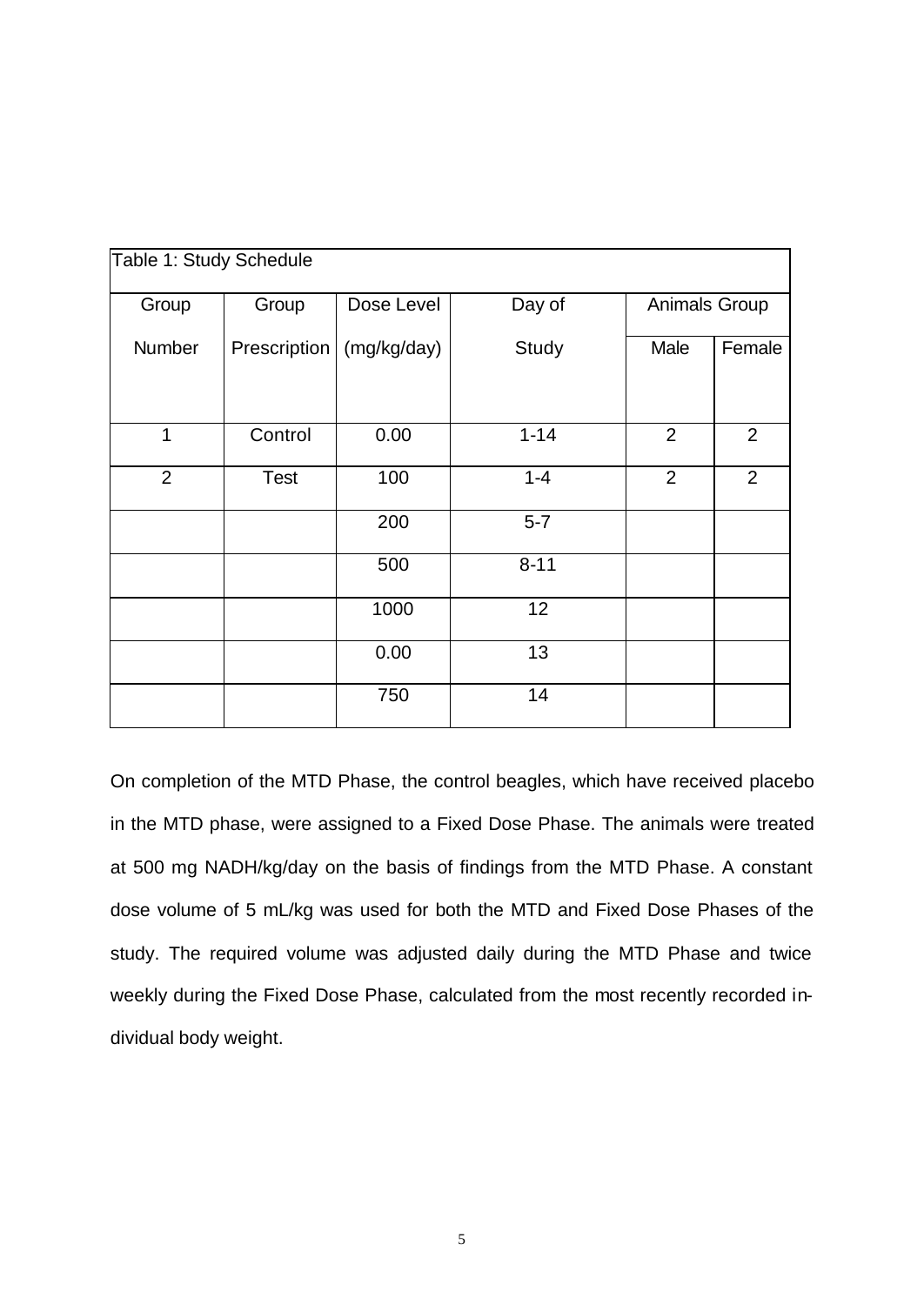During the MTD Phase, the test article NADH was administered once daily, excluding Day 13 and the day of necropsy. During the Fixed Dose Phase, the test article was administered once daily for a minimum of 14 days, excluding the day of necropsy. Dosing of solutions of the test article were prepared daily for each group. The formu-

lations were stable for two hours. Before dosing, the formulations were stored at ambient temperature, in the dark.

Four male and four female pure-bred beagles were obtained from Hazleton Research Products, Inc. Before delivery, they received a course of treatment at the supplier's premises for endo-parasites and were vaccinated against distemper virus, canine infectious hepatitis virus, parvo virus, rabies, *Bordetella,* parainfluenza virus, *Leptospira canicola,* and *Leptospira icterohaemorrhadiae.* Documentation provided by the supplier included date of birth, litter identification, vaccination dates, and details of treatment given.

Shortly after arrival, the beagles were inspected for ill health, re-vaccinated against distemper virus, canine infectious hepatitis virus, parvo virus, *Bordetella,* parainfluenza virus, *Leptospira canicola,* and *Leptospira icterohaemorrhadiae,* and received oral anthelminthic treatment.

The beagles were held in stock for about three weeks before the start of the MTD Phase. Towards the end of this period, their health status was reassessed and their suitability for experimental purposes confirmed.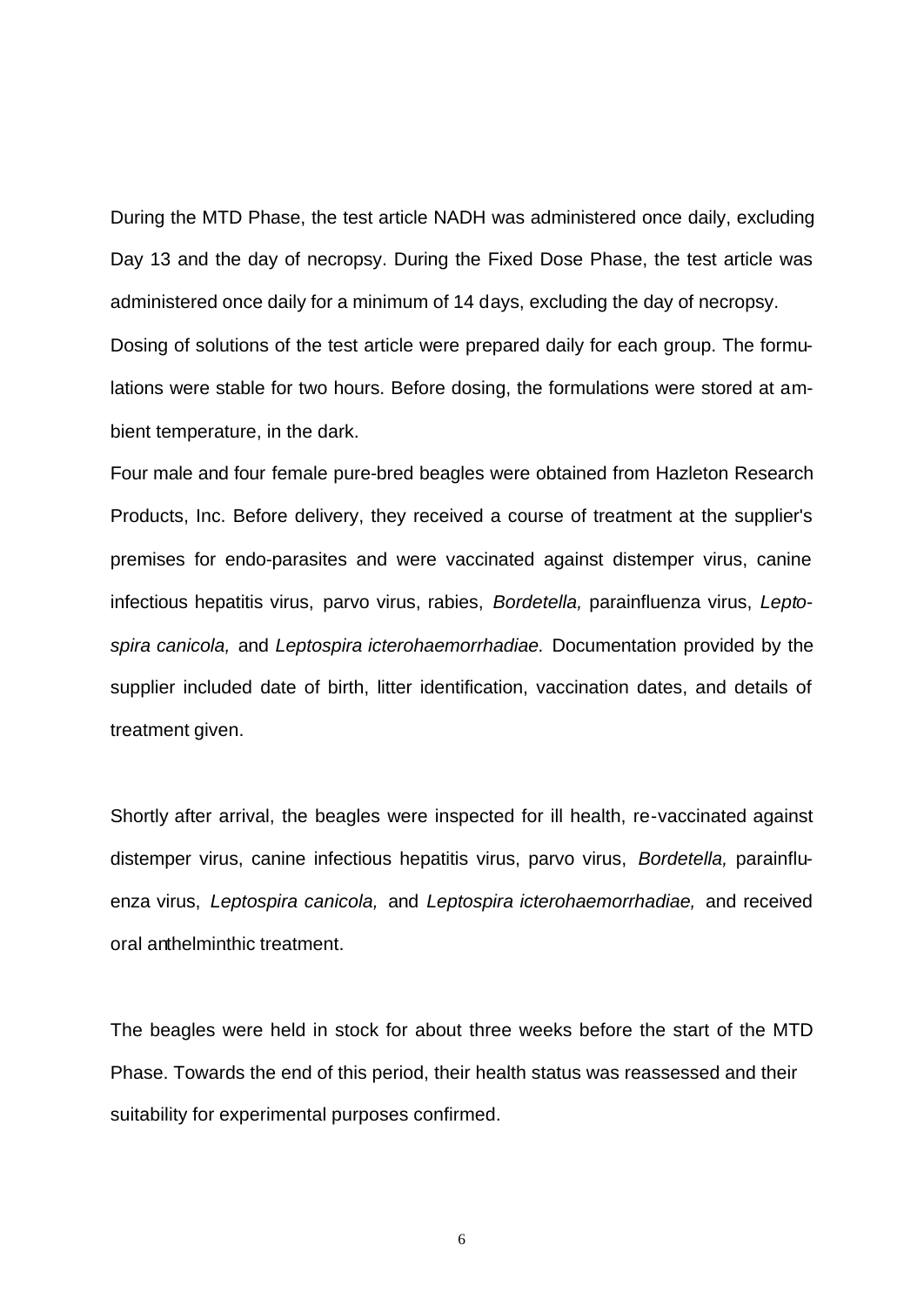At the start of treatment, males weighed 7.85 Kg to 12.30 Kg while the females weighed from 8.20 Kg to 9.65 Kg. All were between 9 and 11 months old.

The beagles were housed in a single room, singly during the working day and in pairs of the same sex and group overnight. The room was air-conditioned to provide a minimum of ten air changes per hour and routinely maintained at a temperature of 16°C to 22°C and a relative humidity of 40% to 80%. Fluorescent lighting was controlled automatically to give a cycle of 12 hours light (0700 to 1900 h) and 12 hours darkness.

Daily throughout this investigation, each beagle was offered 400 g of SQC Laboratory Diet A, Expanded (Special Diets Services Ltd. Witham). Any uneaten diet was removed and weighed during each afternoon, then discarded. Filtered drinking water was available *ad libitum* from an automatic watering system. The diet and water were considered not to have contained any contaminant at a level which might have affected the integrity or outcome of the study. The beagles were arbitrarily assigned to treatment groups. After allocation to a treatment group, each beagle was individually identified by a subcutaneous electronic implant. A color-coded card on each kennel gave information including study number and animal number.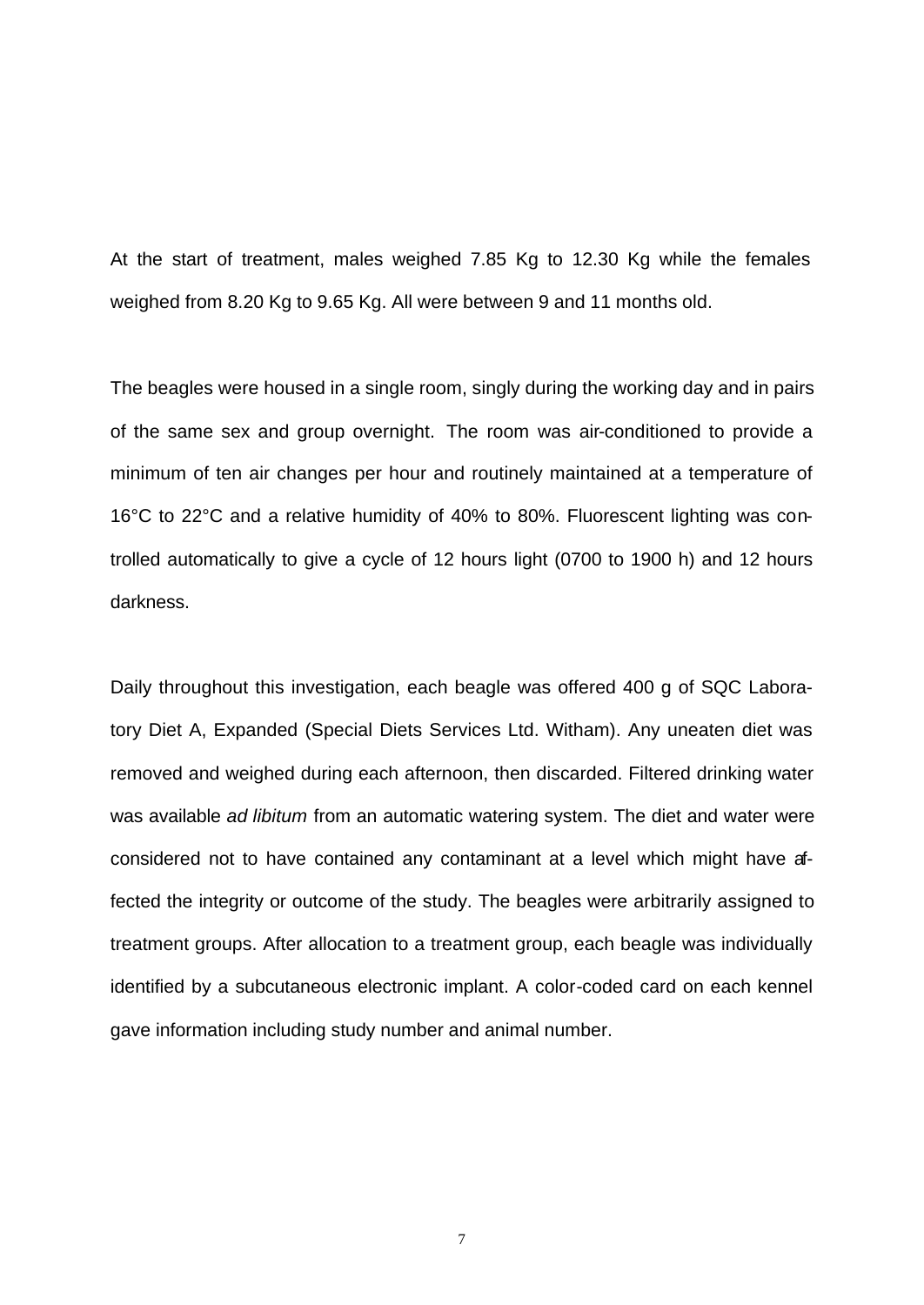## 2. Experimental Observations at the MTD Phase and Fixed Dose Phase

All beagles were observed in the morning, before feeding and again in the afternoon. In addition, all beagles were given a detailed clinical examination at weekly intervals. An individual record of the condition of each beagle was maintained. Additional observations were made throughout the working day as necessary, particularly between two and four hours after dosing during the MTD Phase. On days when the dose level was increased and Day 1 of the Fixed Dose Phase, the beagles were also observed between 8 and 12 hours post dosing.

Individual body weights were recorded once weekly during the pre-dose period. Body weights were recorded daily during the MTD Phase and twice weekly during the Fixed Dose Phase. The beagles were also weighed before necropsy.

Individual food consumption was determined daily throughout the study by subtracting the amount of food left or discarded from the quantity offered. Blood pressure recordings (diastolic, systolic, and mean arterial) were made from all beagles before dosing, and 10 minutes, and 1, 2, and 4 hours after dosing on Day 1 of the Fixed Dose Phase. Blood pressure was measured by cannulation of the ear artery. On Day 1 of the Fixed Dose Phase, the heart rate of each beagle was determined from the blood pressure traces.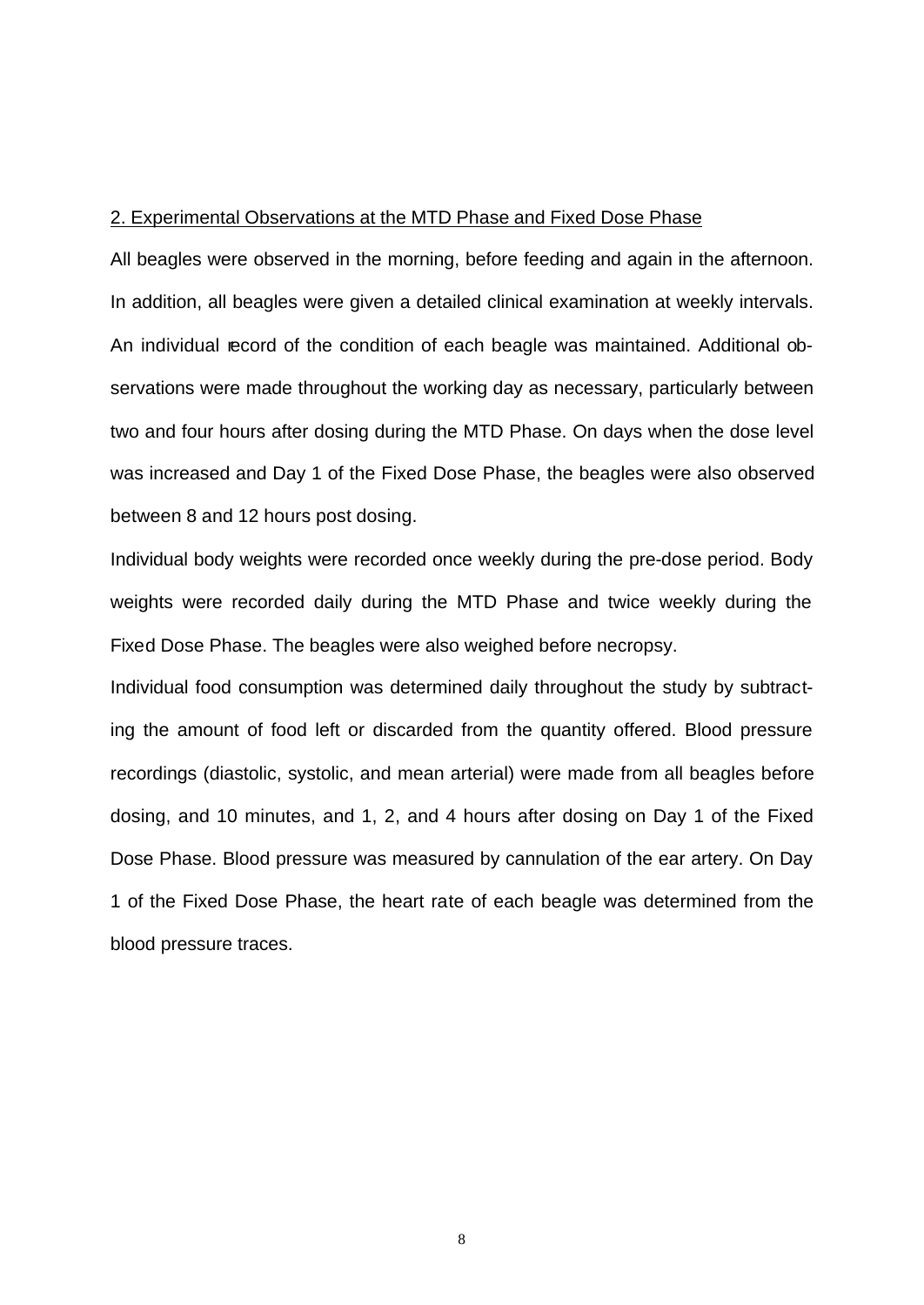# 3. Laboratory Investigations

Blood samples were obtained from all beagles pre-dose and at the end of both the MTD and Fixed Dose Phases. Blood samples were collected from the jugular vein after an overnight fast. Samples taken during the treatment periods were collected before daily dosing.

# (a) Hematology

Blood was collected into EDTA anticoagulant and the following parameters were measured:

- Hemoglobin Concentration
- Mean Cell Volume
- Red Blood Cell Count and Indices (including Mean Cell Hemoglobin, Mean Cell Hemoglobin Concentration, Packed Cell Volume)
- Total and Differential White Blood Cell Count
- Platelet Count

Further blood samples were collected into 3.13% trisodium citrate anticoagulant and prothrombin and activated partial thromboplastin times measured according to Babson and Babson (1974).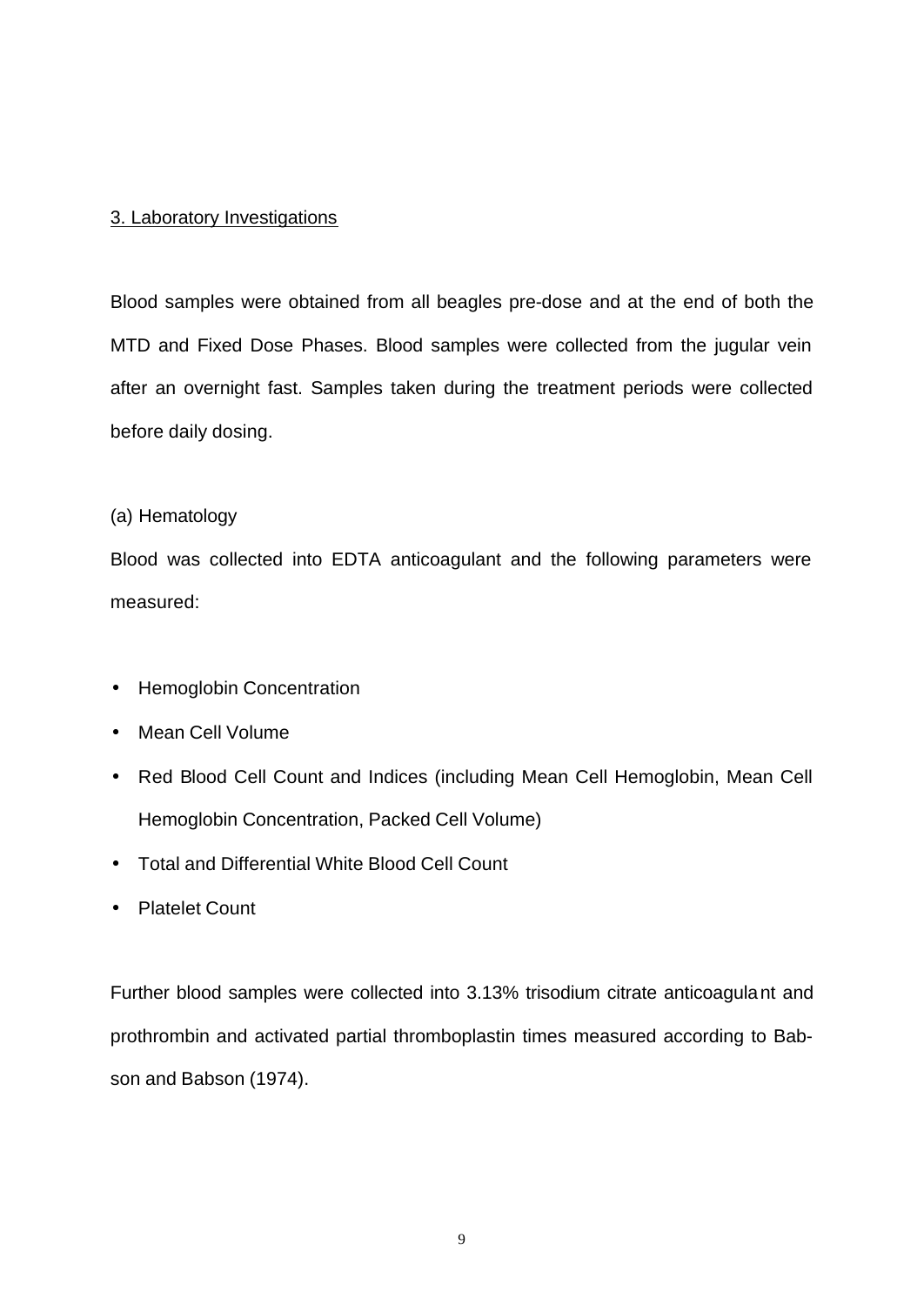# (b) Clinical Chemistry

Blood was collected into lithium heparin anticoagulant and the following parameters were measured:

- Aspartate Aminotransferase (Kommissionen für Enzymdiagnostik und Standardisierung, 1972)
- Alanine Aminotransferase (Kommissionen für Enzymdiagnostik und Standardisierung, 1972)
- Gamma Glutamyl Transferase (Szasz et al., 1974)
- Alkaline Phosphatase (Kommissionen für Enzymdiagnostik und Standardisierung, 1972)
- Potassium (Eisenmann et al., 1957)
- Glucose (Schmidt, 1981)
- Total Bilirubin (Pearlman et al., 1974)
- Total Protein (Spencer et al., 1977)
- Albumin/Globulin Ratio
- Calcium (Moorehead et al., 1974)
- Urea (Gutmann et al., 1974)
- Creatinine (Jaffé, 1886)
- Albumin (Spencer et al., 1977)
- Total Cholesterol (Allain et al., 1974)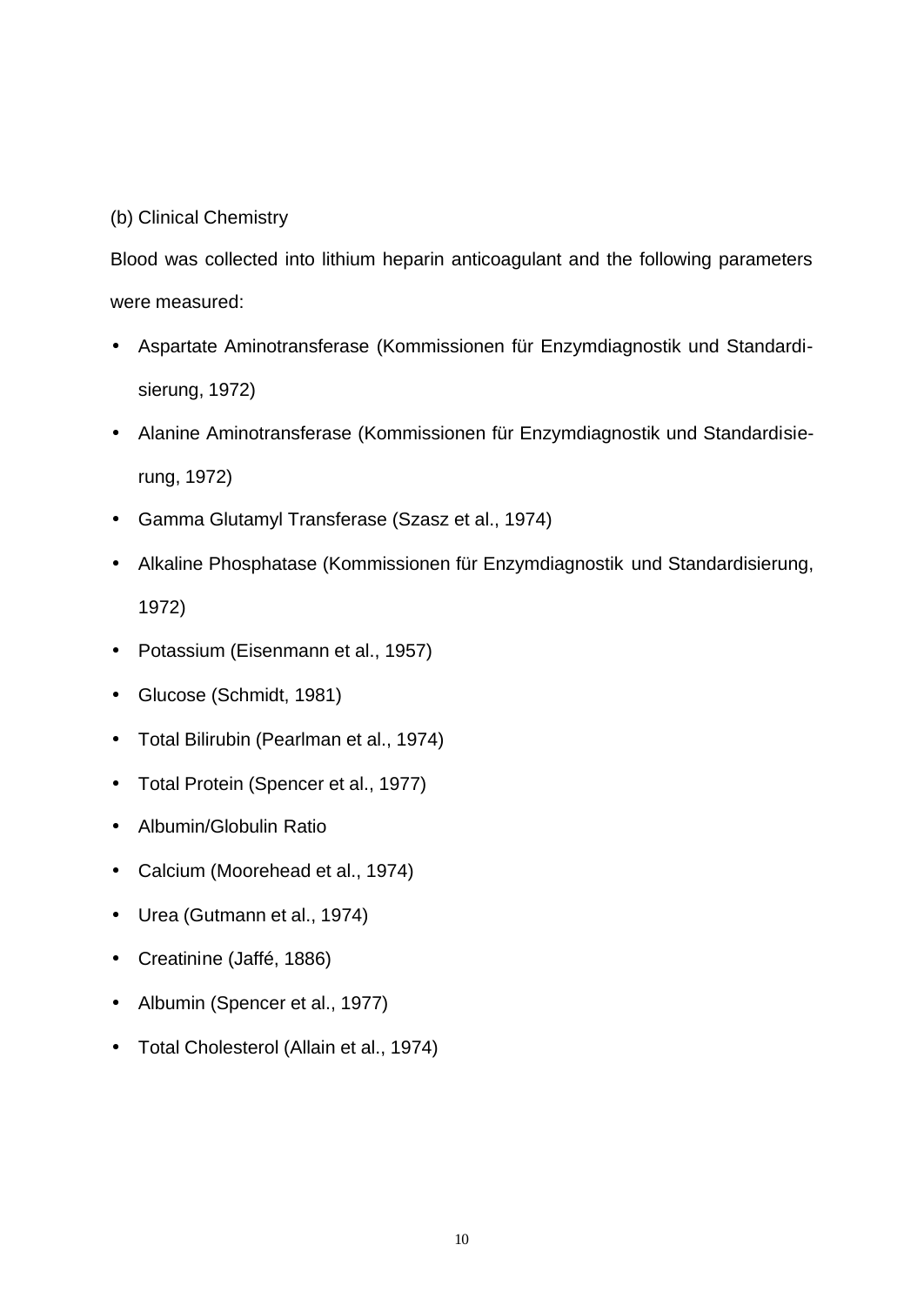# 4. Pathology

The beagles were killed by an intravenous injection of sodium thiopentone, following an overnight period without food. The beagles were exsanguinated, a full internal and external examination was made under the general supervision of a pathologist, and all lesions were recorded. The necropsies for each phase of the study were carried out on a single day.

(a) Organ Weights

The following organs were dissected free from fat and other contiguous tissue and weighed before fixation:

- Adrenals
- Brain (including Brain Stern)
- Heart
- **Kidneys**
- **Liver**
- Lungs
- Ovaries
- **Pancreas**
- **Pituitary**
- **Prostate**
- Spleen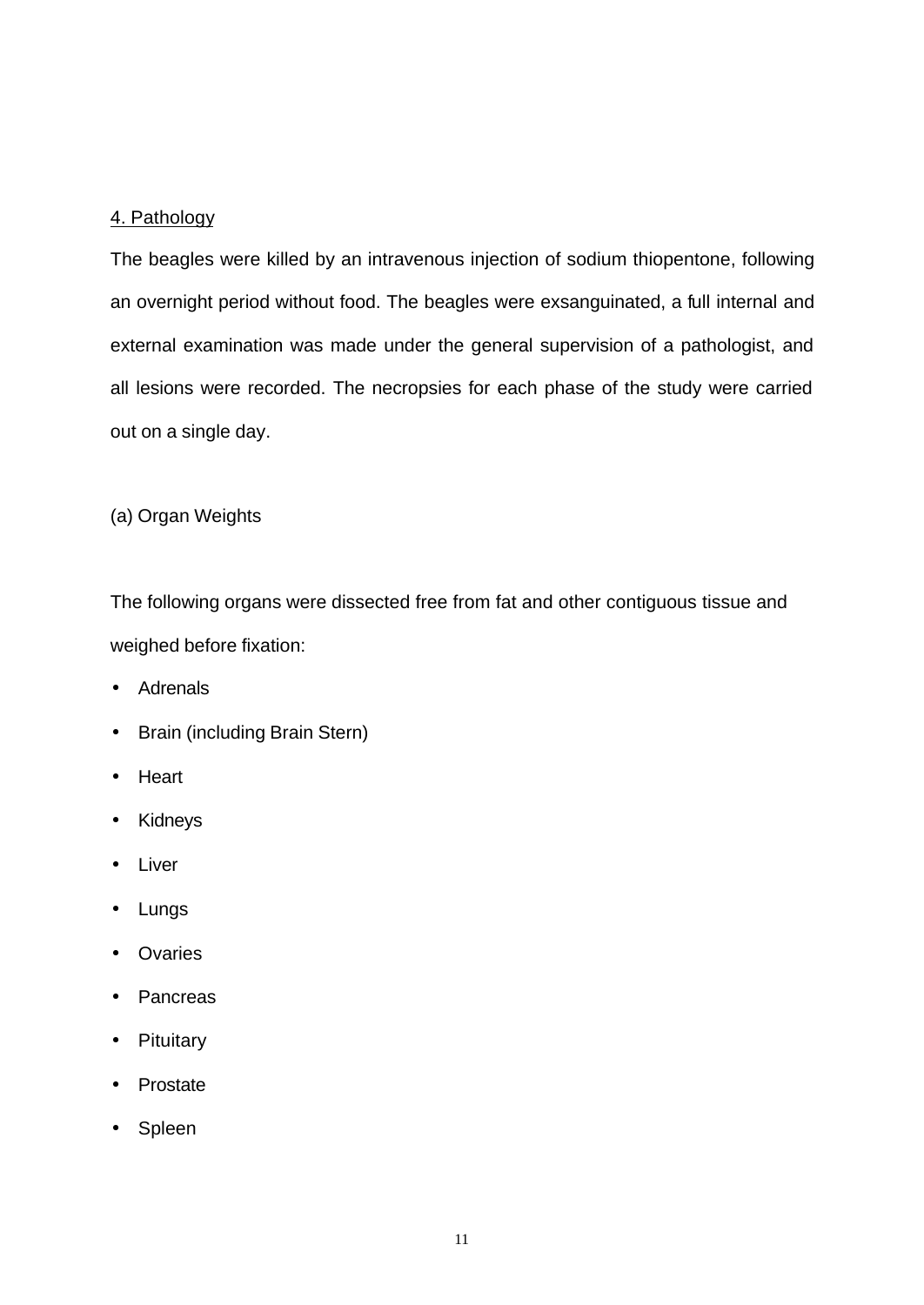- Testes and Epididymides
- Thymus
- Thyroids
- Uterus

# (b) Histology

Samples of the following tissues were fixed in 10% neutral buffered formalin, with the exception of the eyes and optic nerves which were fixed in Davidson's Fluid:

- Adrenals
- Aorta
- Brain (including Brain Stern)
- Caecum
- Colon
- Duodenum
- Epididymides
- Eyes (With Optic Nerves)
- Femur
- Gall Bladder
- Heart
- Ileum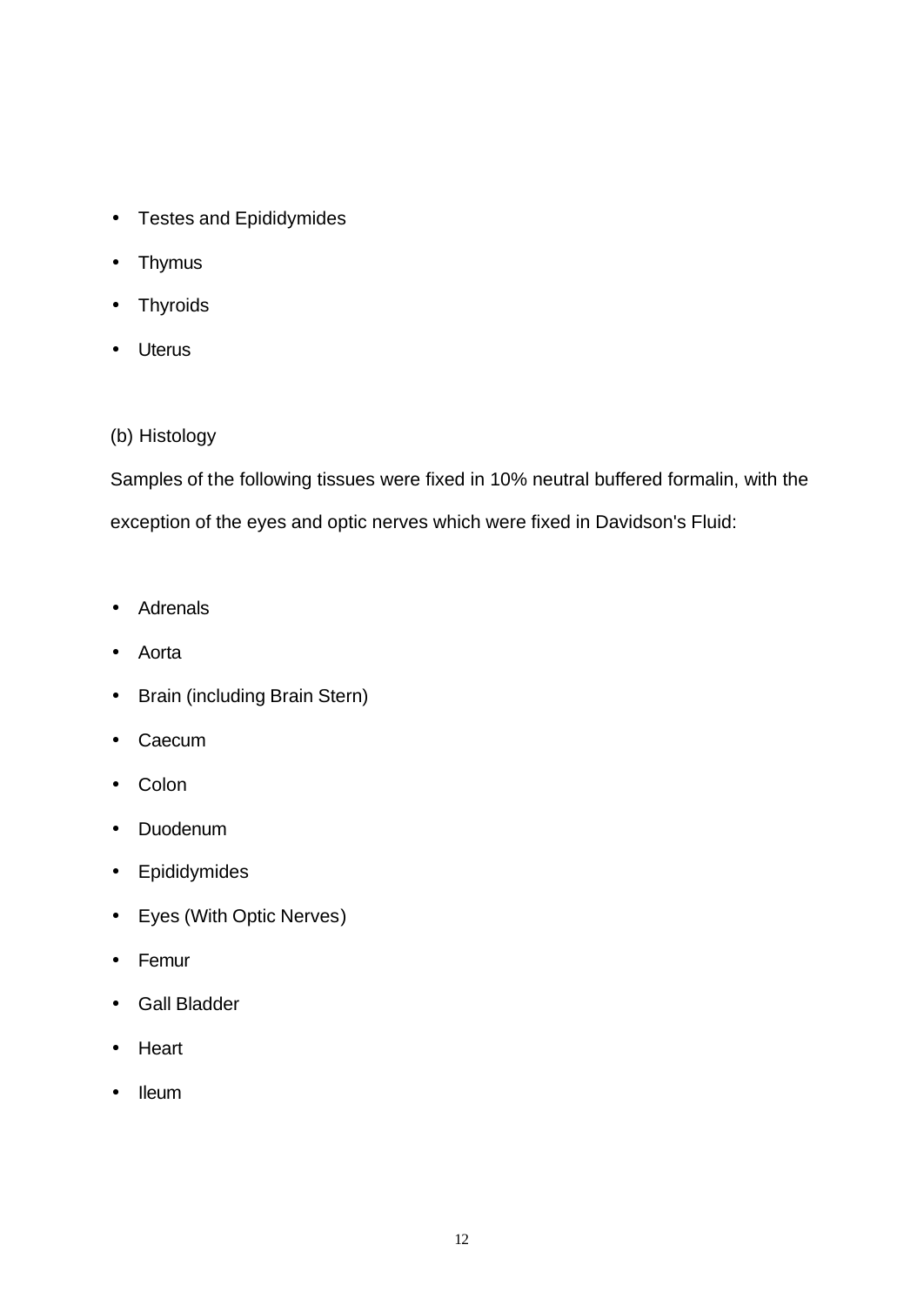- Injection Sites
- Jejunum
- Kidneys
- Lachrymal Glands
- Liver
- Lungs (with Mainstem Bronchi)
- Lymph Nodes (Mandibular and Mesenteric)
- Esophagus
- Ovaries
- All Gross Lesions
- Pancreas
- Pituitary
- Prostate
- Rectum (with Anus)
- Salivary Gland (Submandibular)
- Sciatic Nerves
- Skeletal Muscle (Quadriceps)
- Skin and Mammary Gland
- Spinal Cord (Lumbar, Cervical, Thoracic)
- Spleen
- Sternum (with Bone Marrow)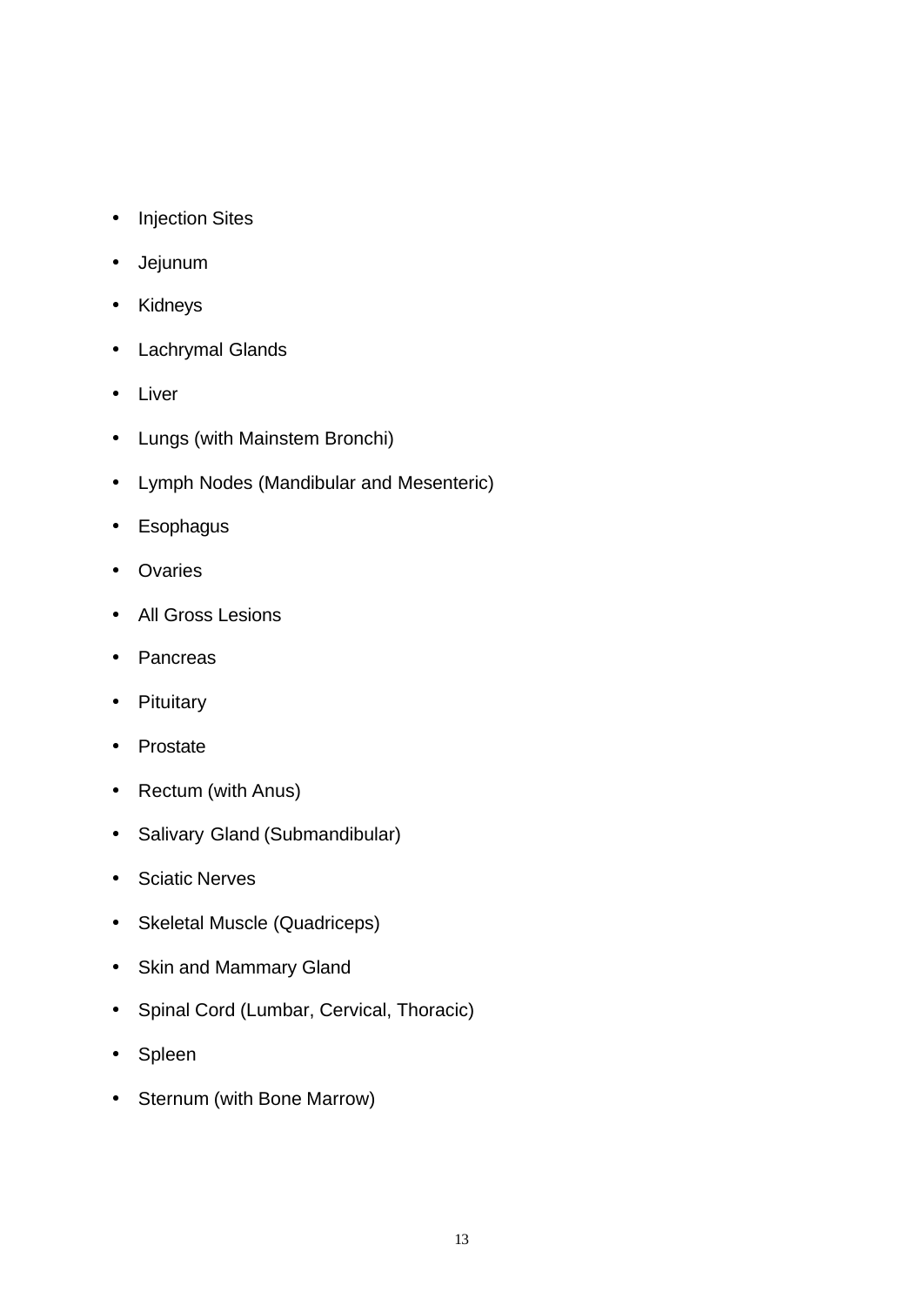- **Stomach**
- **Testes**
- Thymus
- Thyroids (with Parathyroids)
- **Tongue**
- Trachea
- Urinary Bladder
- Uterus (Corpus and Cervix)
- Vagina

Tissues specified above from all fixed dose beagles were embedded in paraffin wax BP, sectioned at a nominal thickness of 5 μm, stained with hematoxylin and eosin, and evaluated using light microscopy.

## 5. Experimental design and dose levels for the oral form of NADH

The test article ENADA<sup>®</sup> were white tablets, containing 5 mg of NADH per tablet. The ENADA tablets had the following composition: βNADH (reduced form of Nicotinamide Adenine Dinucleotide) 5 mg (Supplier: Oriental Yeast), sodium bicarbonate (2.92 mg), Sodium ascorbate (0.3 mg), mannitol (49.55 mg), magnesium stearate (0.9 mg), methacrylate (Eudragite®) (7,1 mg), microcrystalline cellulose (1.18 mg). Except for NADH all other ingredients were supplied by Merck A.G., Darmstadt,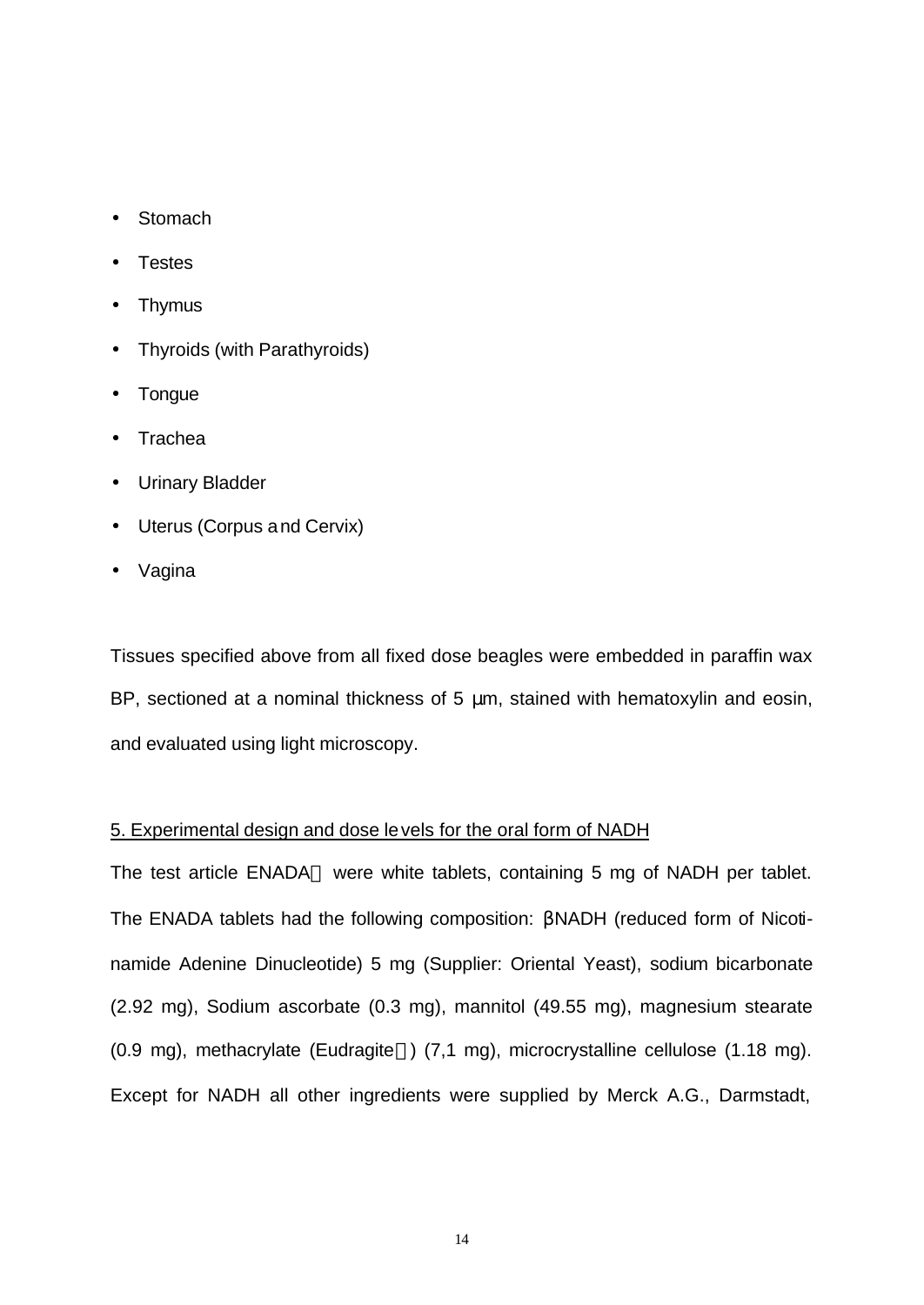Germany. The ENADA® tablets were produced by Merck Darmstadt at its production plant Merck Spittal, Austria.

When not in use, the test article was stored at ambient temperature (10 $\degree$ C to 30 $\degree$ C), in the dark and protected from moisture. The vehicle for the tablets was gelatin capsules. Control animals received empty capsules. The ENADA tablets were administered orally by capsules. Doses to the nearest 5 mg (whole tablet) were administered.

Dose levels of 0, 20, 100, and 150 mg/Kg/day were chosen. The high dose was selected because it was considered to be the maximum that could be practically administered repeatedly over 14 days. This was achievable only by administering half the dose in the morning and half later in the day.

An intermediate dose level was chosen for comparison with the same dose administered intravenously in this study. The low dose was a multiple of the intended therapeutic dose. Individual doses were adjusted weekly according to the latest body weight. The test article was administered twice daily for a minimum of 14 days, excluding the day of necropsy.

Capsules were prepared weekly for each individual. The requested number of tablets for each individual were counted, then put into the minimum number of capsules practicable (approximately 30 tablets per capsule) and assigned to the beagle by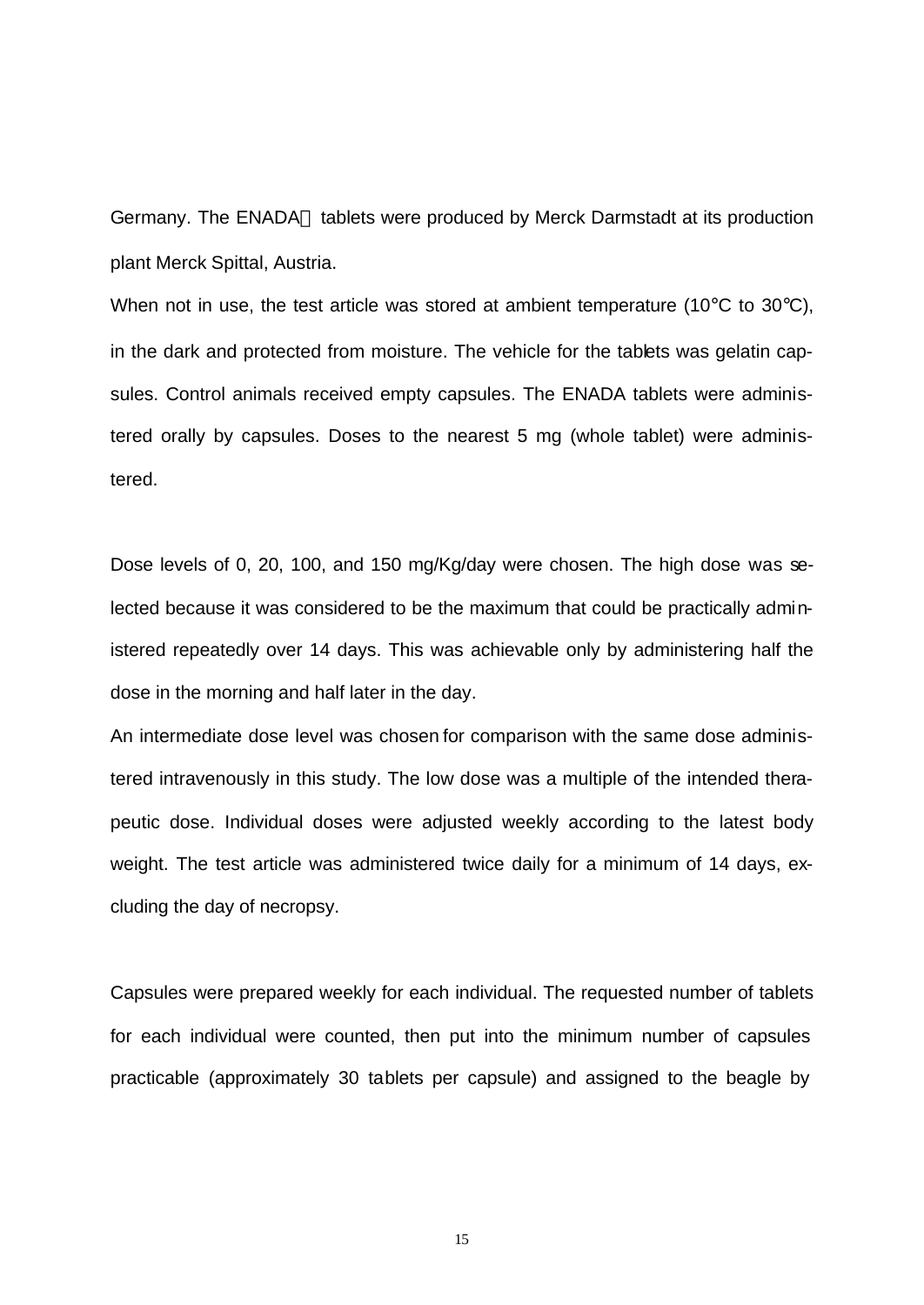placing in a labeled pot. Before dosing the capsules were stored at ambient temperature in a sealed container.

Twelve male and twelve female pure-bred beagles obtained from Hazleton Research Products, Inc. were used for the oral application. Before delivery, the beagles **e**ceived the same treatment at the supplier's premises as the dogs for the MTD phase.

At the start of treatment, males weighed 8.65 Kg to 10.95 Kg and females weighed 7.05 Kg to 9.90 Kg and were between 7 and 9 months old.

#### 6. Observations at the oral subchronic toxicity experiments

All beagles were observed in the morning, before feeding, and again in the afternoon. In addition, all beagles were given a detailed clinical examination at weekly intervals. An individual record of the condition of each beagle was maintained. Additional observations were made throughout the working day as necessary. Individual body weights were recorded weekly during throughout the study, and before necropsy hdividual food consumption was determined daily throughout the study by subtracting the amount of food left or discarded from the quantity offered.

The eyes of all beagles were examined pre-dose and in Week 2. The examination was carried out using a Keeler indirect ophthalmoscope. A mydriatic agent (1 % tro-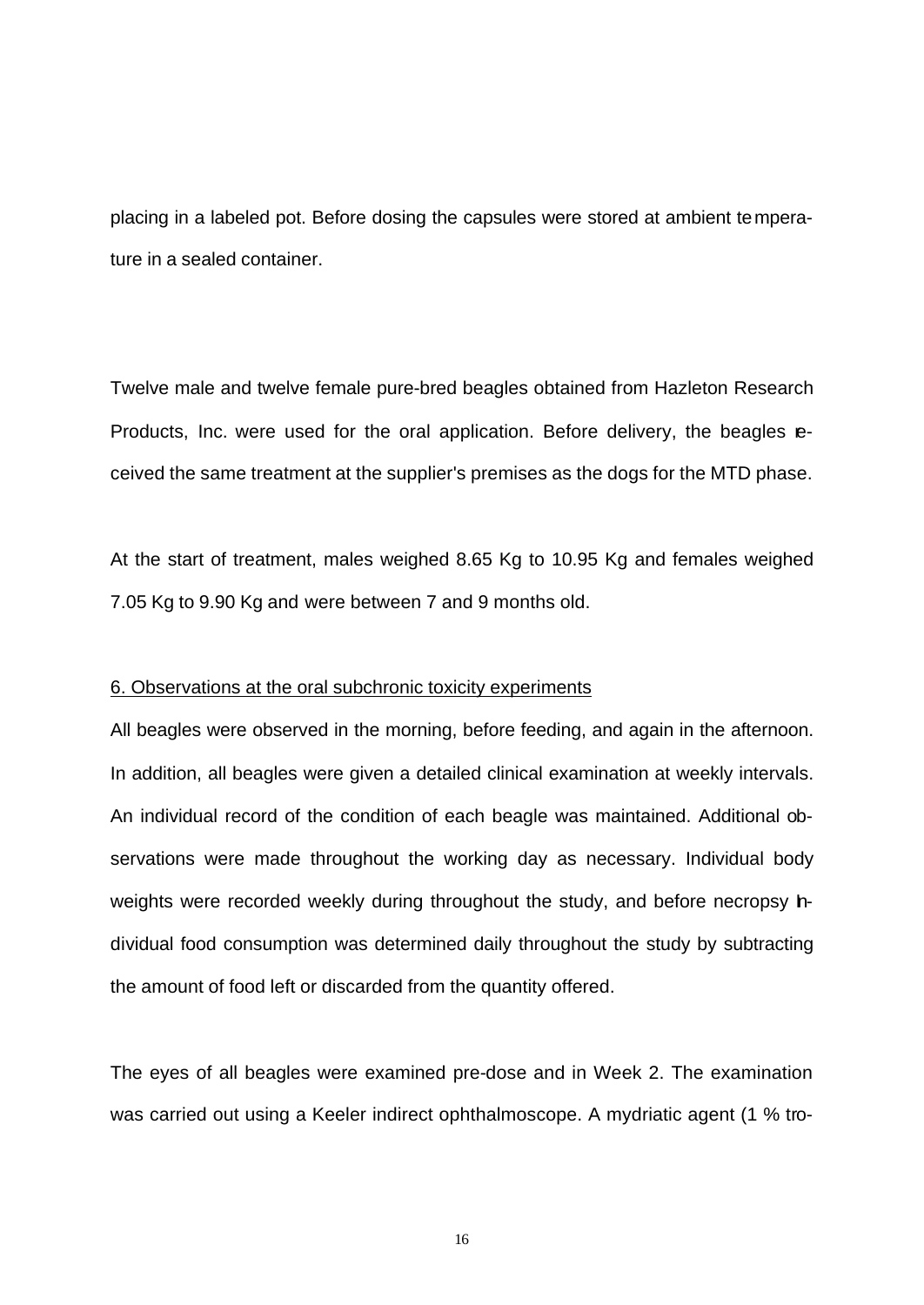tropicamide) was instilled into the eyes before the examination. Electrocardiographic (ECG) recordings (leads I, II, and III, aVR, aVL, aVF) were taken from all beagles predose and in Week 2, three hours after the afternoon dose. The heart rate and PR, QRS, QT, and QTc intervals were determined from lead II, using an automated ECG recorder Blood pressure recordings (diastolic, systolic, and mean arterial) were made from all beagles before the morning dose and three hours after the afternoon dose in Week 2. Direct measurements were made from the ear artery.

Laboratory and Pathology Investigations were performed identically to the ones described for the MTD and Fixed Dose Phase.

#### 7. Statistical Evaluation

Data were processed, where appropriate, to give group mean values and standard deviations. The start of treatment body weights, all body weight gains, food consumption intervals, clinical chemistry and hematology variables were analyzed using twoway analysis of variance (ANOVA) (Snedecor et al. 1980)**.** Pairwise comparisons, for each sex separately, were made using Dunnett's test (Dunnett 1955), apart from predose variables for which pair-wise comparisons were made using a protected t-test (Snedecor et al. 1980). The ttest is protected in the sense that the results are reported only if overall ANOVA is significant (p<0.05).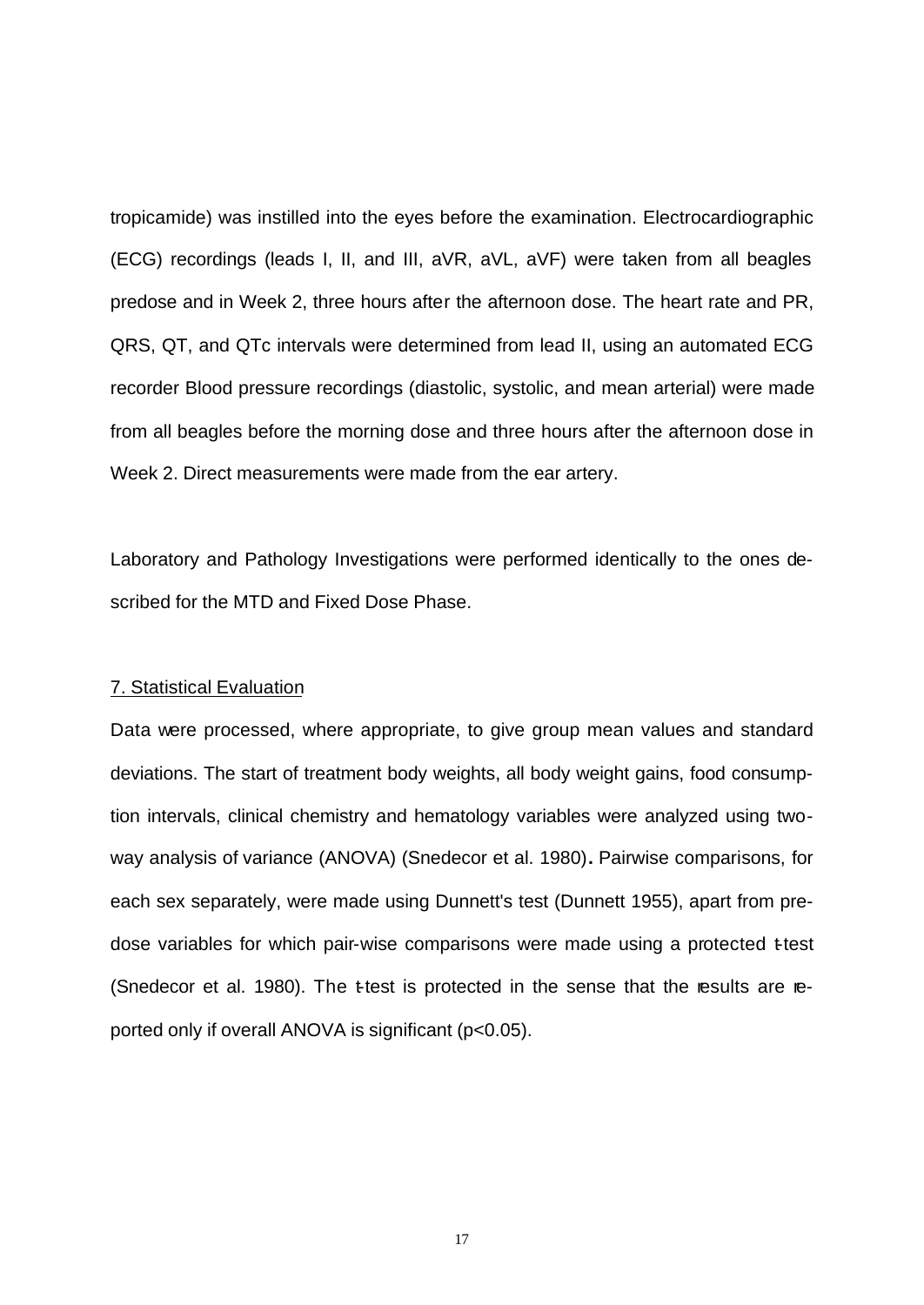For each variable measured during the treatment period and for each sex separately a regression test (Armitage 1971) was performed to determine whether there was a linear relationship between increasing dose and response. In case of a significant result (p<0.05) and any of the pair-wise comparisons were also significant. A precedence was given to the pairwise tests and the regression result was not reported. Levene's test (Levene 1960) for equality of variances across groups, between sexes and for any interaction was also performed. If it was considered necessary, especially when these tests showed evidence of group effects or a sex-group interaction (p<0.02), the data were re-analyzed using non-parametric methods for each sex separately.

The methods used were the Kruskal-Wallis (Lehmann 1975) ANOVA, and the Terpstra-Jonckheere test (Jonkheere 1954) for dose response; for pre-dose variables, only the ANOVA was reported. lt should be noted that the Wilcoxon test for pairwise comparisons was not reported in all cases. Even in the most extreme case, the Wilcoxon test can not achieve significance because of the small number of animals in each group. If the Levene's test showed evidence of differing variances between the sexes only (p<0.02), then a one-way ANOVA, regression test and Dunnett's test were performed for each sex separately as considered necessary. For pre-dose variables, the ANOVA and protected T-Lest were performed.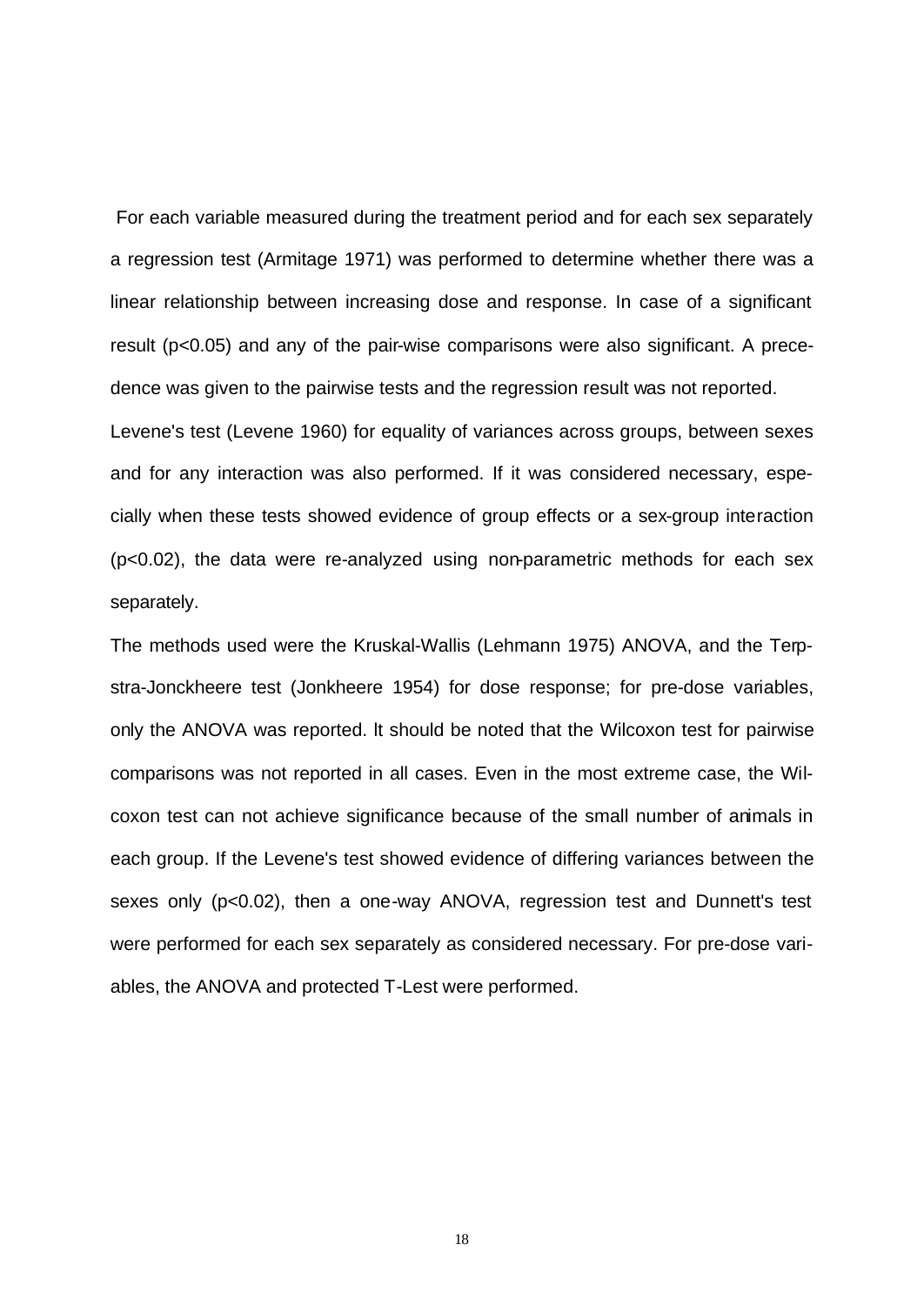Regarding Hematology, basophil counts were not analyzed because more than 30% of the data points had the same value. The percentage neutrophil, lymphocyte, monocyte, and eosinophil counts were analyzed in addition to the absolute values.

All organ weights were analyzed using analysis of covariance (ANCOVA) (Armitage 1972) and Dunnett's test, using the necropsy body weight as a covariate. This analysis depends on the assumption that the relationship between the organ weights and the covariate is the same for all groups, and the validity of this assumption was tested. Levene's test for equality of variances across the groups was also performed for all organ weights, and in all cases gave no evidence of heterogenous variances Statistically significant differences between test and control groups are annotated in the tables, and those considered to be biologically significant are described in the text.

# **Results**

All Beagles survived the phases of the study to which they were assigned.

#### 1. Maximum Tolerated Intravenous Dose (MTD) Phase and Fixed Dose Phase

### 1.1 Clinical observations

During dosing at all dose levels administered during the MTD Phase the treated Beagles frequently became subdued, and the gums often became pale. At dose lev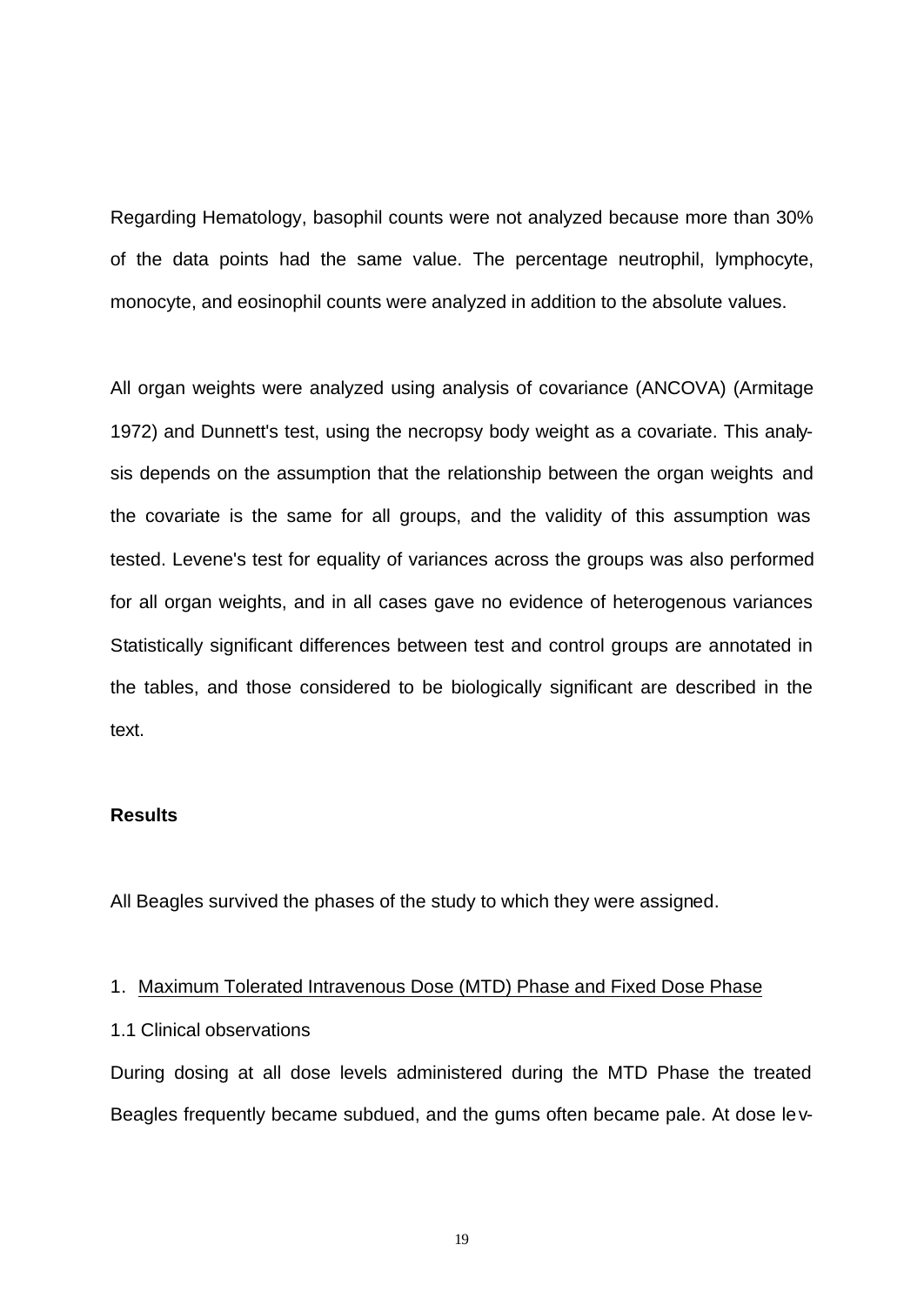els of 200 mg/kg/day and greater, the Beagles frequently had tremors immediately after dosing and occasionally during dosing. From day 10 onwards, in Beagles receiving 500 mg/kg/day and greater, the pads of the feet became pale after dosing, and those of the males were also cold to touch.

During dosing at 750 and 1000 mg/kg/day the beagles often had warm ears and a dry nose. After dosing the ears were cold and the beagles were described as being restless and having an arched back or hunched posture. The respiratory rate of female number 4088 increased during dosing at both levels. The respiratory rate of both males increased after dosing at 1000 mg/kg/day. However, after dosing at 750 mg/kg/day this was only exhibited by one animal. The beagles also had an awkward gait, ataxia and were unsteady on their feet after dosing at these levels. All treated beagles vomited during the MTD Phase, but the incidence showed no clear relationship with dose. Other signs exhibited by treated beagles included salivation, retching, lip licking, soft or mucoid feces which were often pale or yellow, red eyes, and the appearance of the third eyelid during dosing.

On several occasions, one male (number 4084) was clearly agitated and vocalized during dosing. On days 3 and 4 the infusion was suspended for a short time during which the signs regressed, but once the infusion was continued similar signs were again exhibited. On days 5 and 6 the beagle was not dosed, but on day 7 the beagle was returned to dose at 200 mg/kg/day.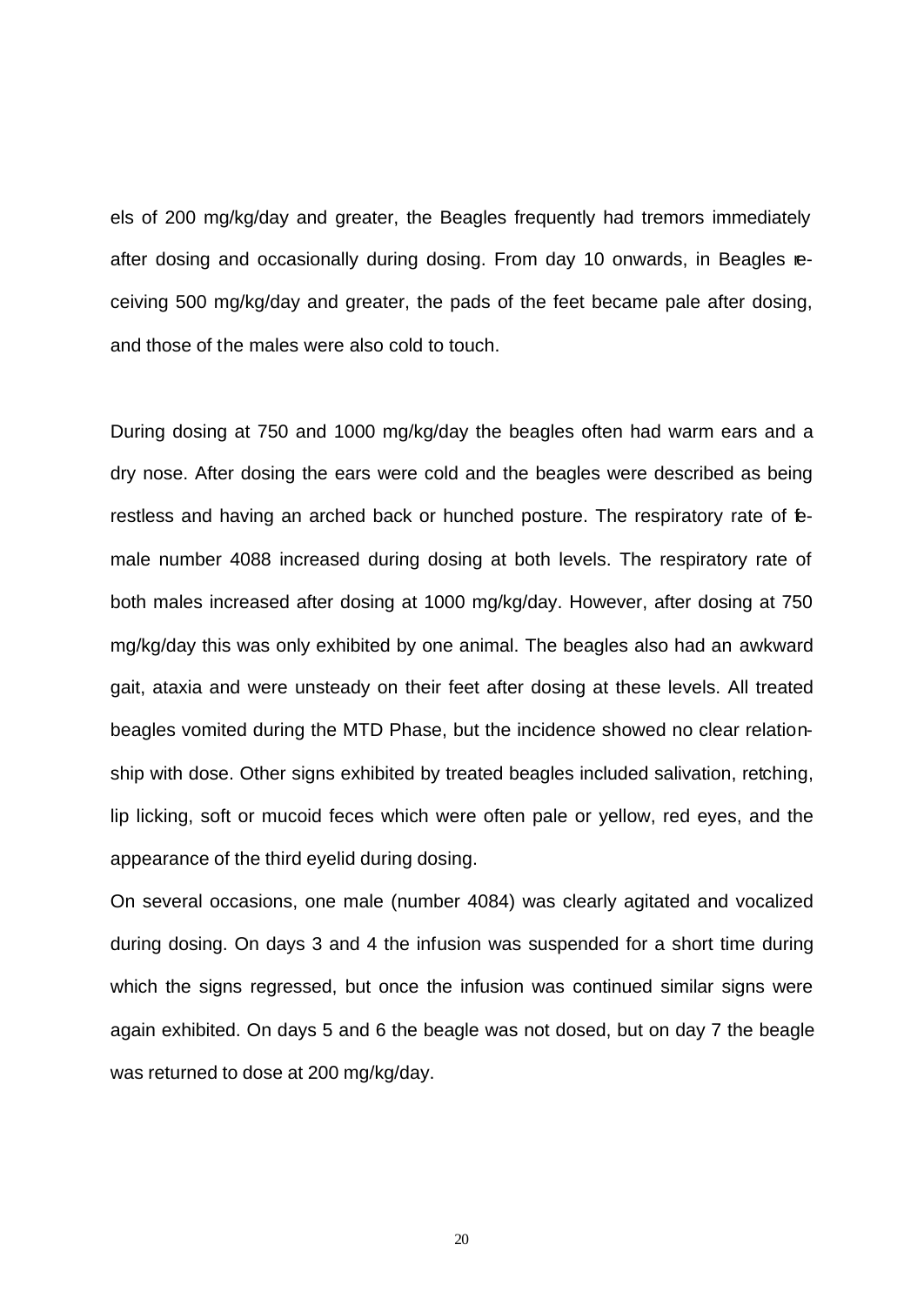The clinical signs observed during the Fixed Dose Phase were similar to those seen during the MTD Phase.

Treated beagles became subdued, and had pale gums, cold (and less frequently warm) ears, blood shot eyes, dry nose and increased respiratory rate during dose administration. After dosing all beagles had tremors and the pads of their feet were cold. All beagles except one male vocalized and occasionally appeared agitated during dosing.

Other signs seen included salivation, lip licking, red eyes, awkward gait, increased heart rate, panting and the appearance of the third eyelid during dosing. Only one female (number 4087) vomited during the Fixed Dose Phase.

There were no other clinical observations that were associated with the administration of the test article.

During the MTD Phase, at dose levels of up to 200 mg/kg/day there was little change in the body weight of treated beagles, but at doses of 500 mg/kg/day and greater, the weight of these beagles decreased. On day 13, the day after the administration of 1000 mg/kg/day, the body weights of the males were 4 and 6% lower and the weights of the females were 6 and 8% lower than before treatment started on day 1. The body weights of all controls on day 14 were within 2% of their weights on day 1. On day 14 of the Fixed Dose Phase the weight of female number 4086 was 3% lower and the weight of female number 4087 was 6% lower than on day 1. The weights of both males were slightly lower (2%) on day 14 than on day 1.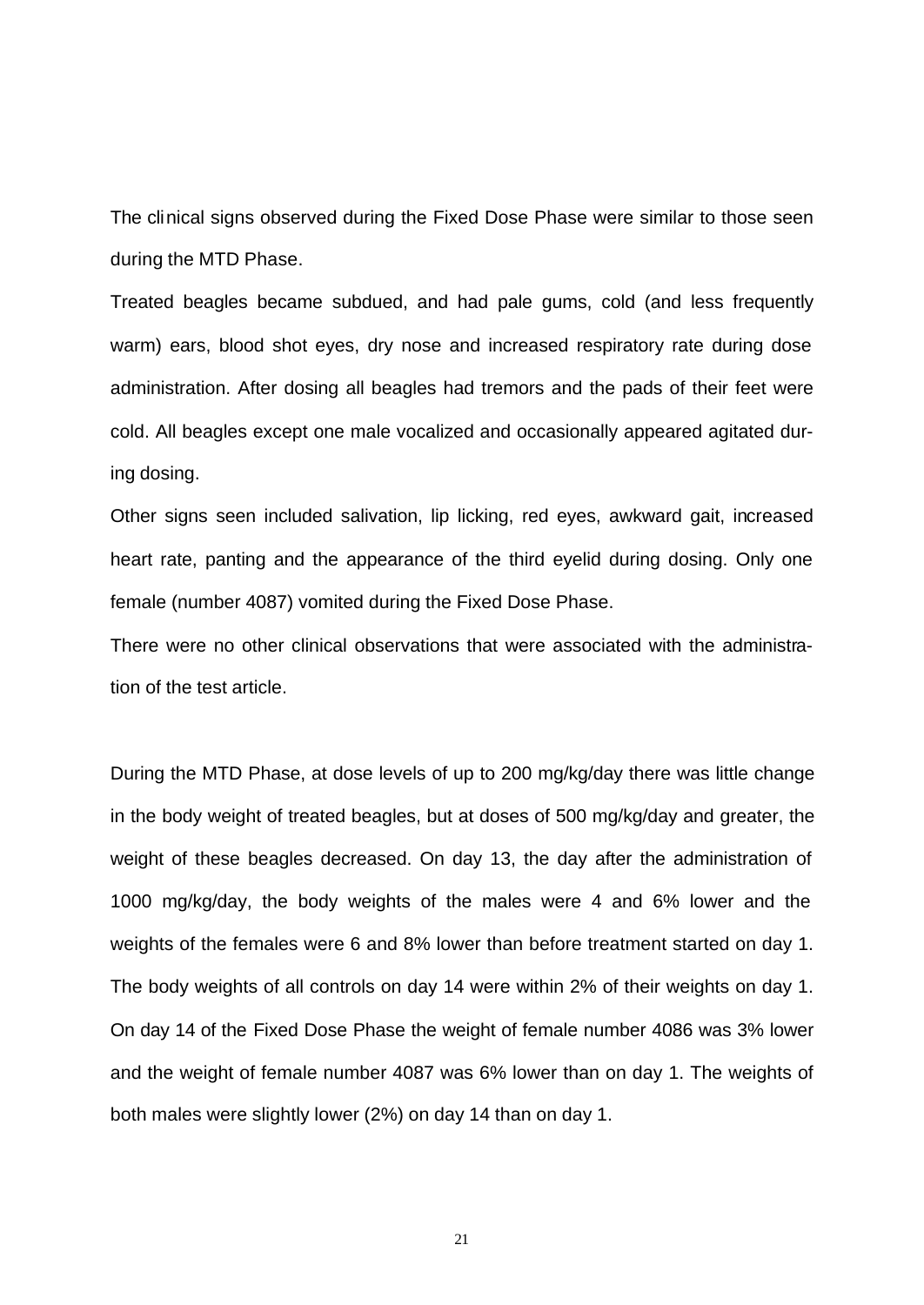The food consumption of treated beagles in the MTD Phase, at dose levels of 500 mg/Kg/day and greater tended to be slightly low compared with pre-dose and control values. Neither of the males ate more than 260 g/day during treatment at these levels, whereas pretreatment both beagles ate up to 400 g/day. Similarly, during the same period females ate up to 210 g/day, compared with up to 400 g for number 4085 and 370 g for number 4088 pre-treatment. At lower dose levels the food intake was similar to that pre-treatment.

Throughout the Fixed Dose Phase, the food consumption of one male (number 4081) and both females was generally lower than pre-dose. Prior to treatment the male frequently consumed all of the food offered (400 g) and the females ate up to 370 or 380 g.

The only occasions during treatment when consumption approached similar levels was when the food was left available to the beagles overnight to encourage eating. In Week 2 of the Fixed Dose Phase the amount eaten by male number 4082 also decreased. Previously, this beagle almost consistently ate all 400 g offered, but in Week 2 consumption became as low as 250 g/day.

The systolic and mean arterial blood pressure was lower one hour after dosing on day 1 of the Fixed Dose Phase than before dosing in all beagles except for one female (number 4086) for which the values were similar to those before dosing. How-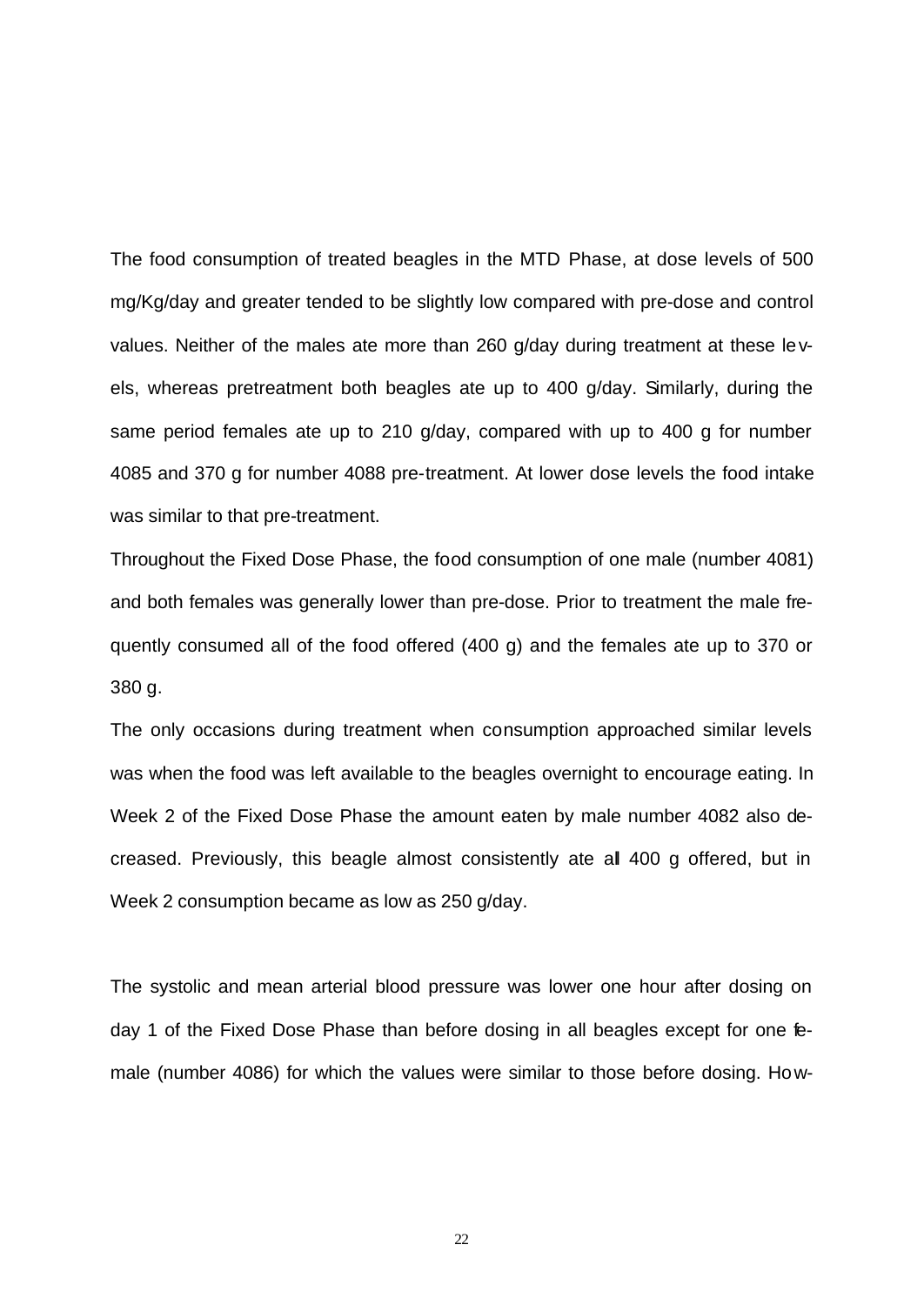ever, there was no consistent pattern of change in blood pressure at the other time points at which measurements were taken.

The heart rates of all beagles except one male (number 4082) on day 1 of the Fixed Dose Phase were higher at all time points when measurements were taken after dosing when compared with the predose rates. The heart rate of dog number 4082 generally remained similar to the pre-treatment rate.

#### 1.2 Laboratory Investigations

#### (a) Hematology

On day 15 of the MTD Phase, the treated beagles showed changes in a number of the hematology parameters measured compared to the pre-dose values. However, similar changes were generally apparent in controls, suggesting that the changes were not associated with treatment.

On day 14 of the Fixed Dose Phase, the hemoglobin concentration, red blood cell count and packed cell column in male number 4081 and female number 4086 were high, but the mean cell hemoglobin and mean cell hemoglobin concentration were low compared with pre-dose and day 15 of the MTD Phase values.

Similar changes were evident in female number 4087 except for the hemoglobin concentration which was higher than at the end of the MTD Phase but lower than predose.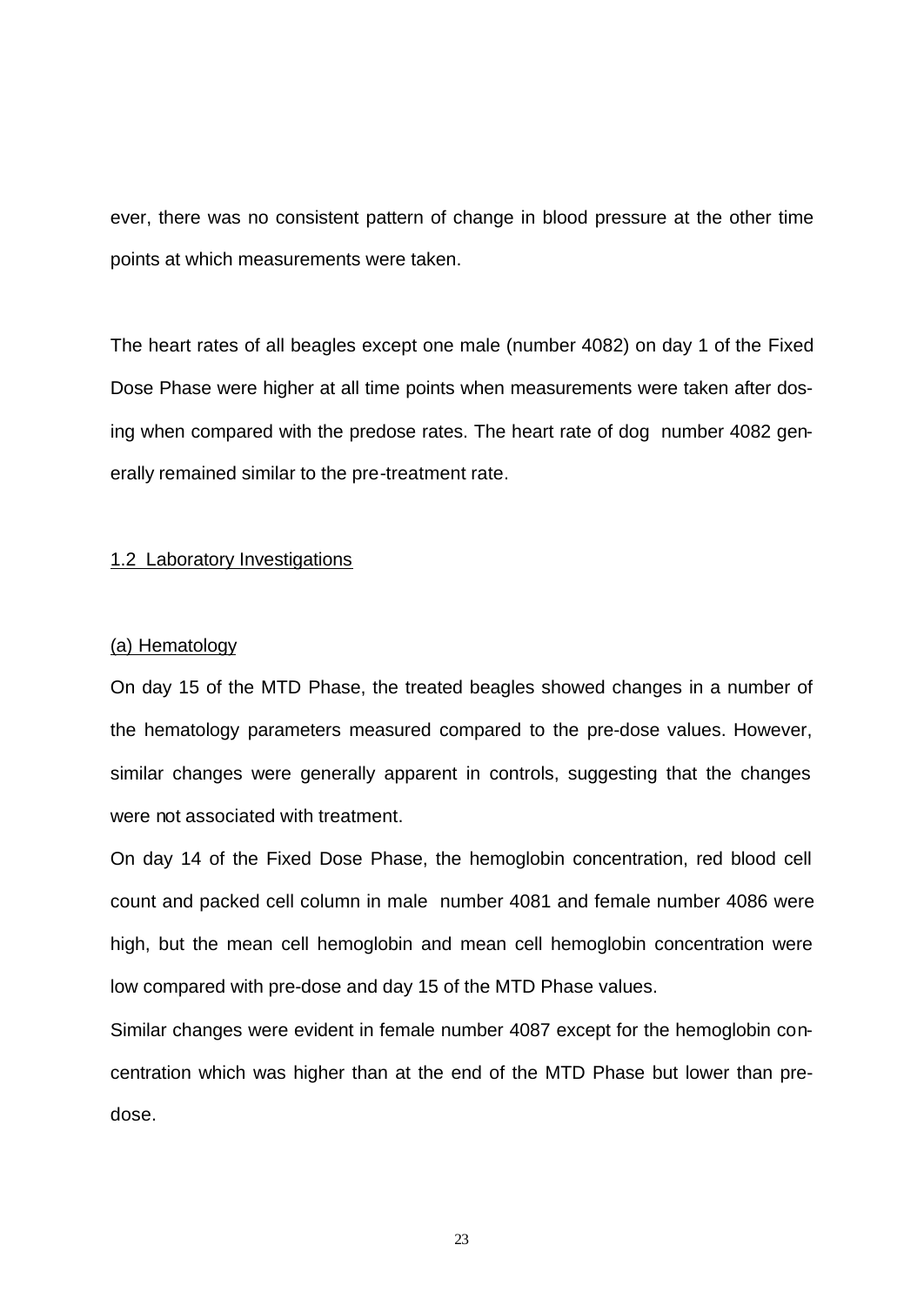The other parameters measured were considered to be unaffected by treatment.

## (b) Clinical Chemistry

On Day 15 of the MTD Phase the activities of alkaline phosphatase in all treated beagles and alanine aminotransferase in one female (number 4085) were higher than pre-treatment and control values. The creatinine concentrations in one male (number 4085) and both treated females, and the cholesterol concentrations in all treated beagles were also high compared with pre-treatment and control values. Other changes apparent in treated beagles were generally also evident in the controls.

P*re-dose:* the activities of aspartate aminotransferase and alanine aminotransferase in beagle number 4087 were unusually high. The beagle was re-bled before dosing on day 1 of the study and both parameters were considered to be within the ranges normally expected.

On Day 14 of the Fixed Dose Phase the plasma calcium concentration in all beagles was high compared with pre-dose and day 15 of the MTD Phase values. The activity of alkaline phosphatase in one female (number 4086) was higher than on both previous sampling occasions, and the activity of this enzyme in one female (number 4087) was also higher than on day 15 of the MTD Phase, but lower than pre-treatment.

The total protein and cholesterol concentrations in all beagles were higher, but the total bilirubin concentration in both females was lower than pre-dose and day 15 of the MTD Phase.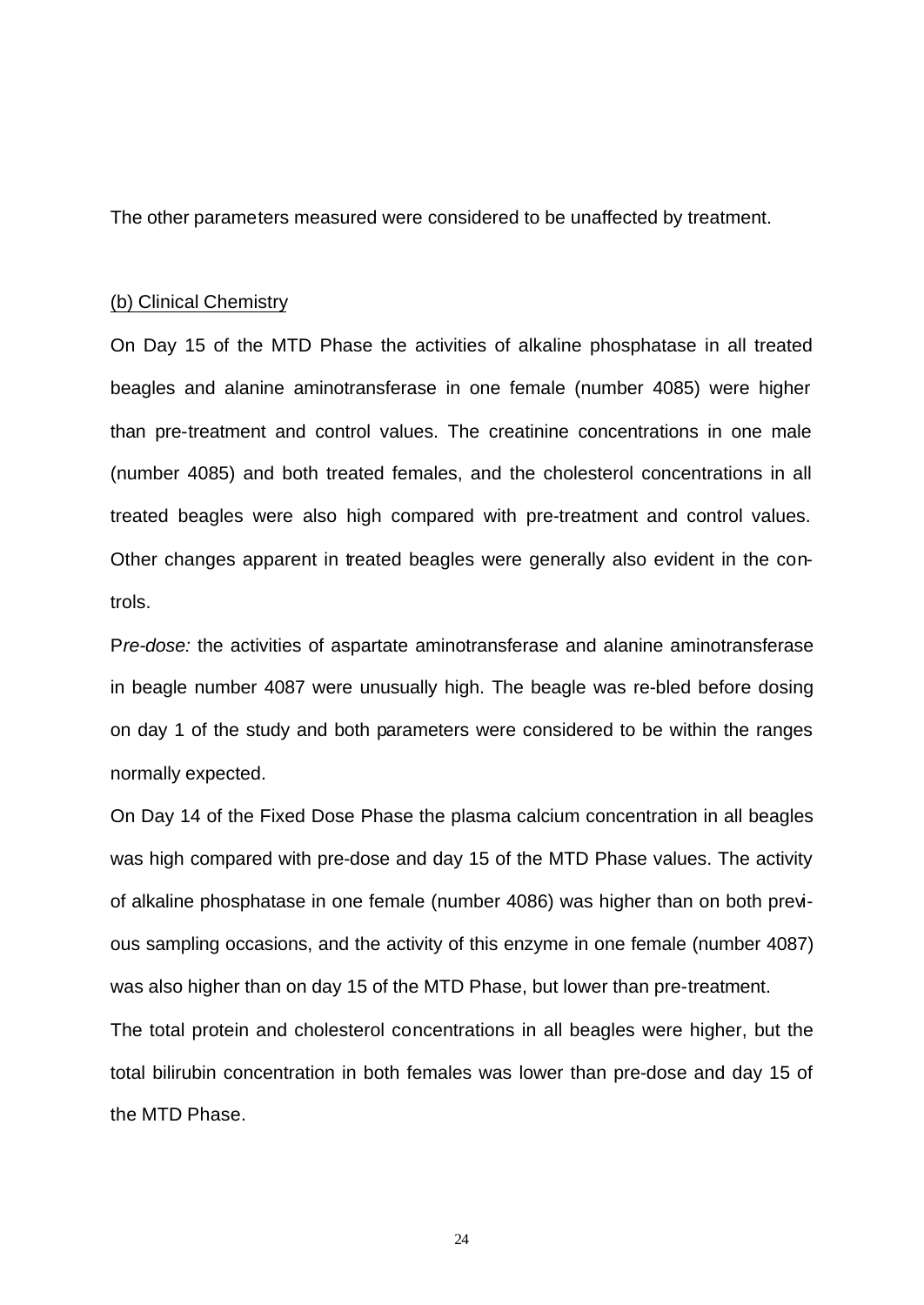## 1.3 Pathology Investigations

#### (a) Organ Weights

At termination of the MTD Phase, the relative adrenal weights of the beagles were generally higher than normally expected for beagles of this age and strain at this laboratory. Two beagles (male number 4083 and female number 4088) had relative brain and lung weights which were considered to be slightly higher than normally found in beagles of the same age and strain. The relative heart weight of both **fe**males was also considered to be high.

At termination of the Fixed Dose Phase of the study, all beagles were also found to have relative adrenal weights higher than normally expected. The relative lung and heart weights of one male (number 4081) and the relative lung weight of one female (number 4087) were considered to be high. The weights of the other organs were considered to be unaffected by treatment.

## (b) Macroscopic Pathology

Most tissues were unremarkable at the necropsies of both maximum tolerated dose (MTD) and Fixed Dose Phase beagles.

Macroscopic observations at injection sites were consistent with those expected with repeated venepuncture. All other findings were consistent with the expected pattern of background observations in dogs of this strain and age.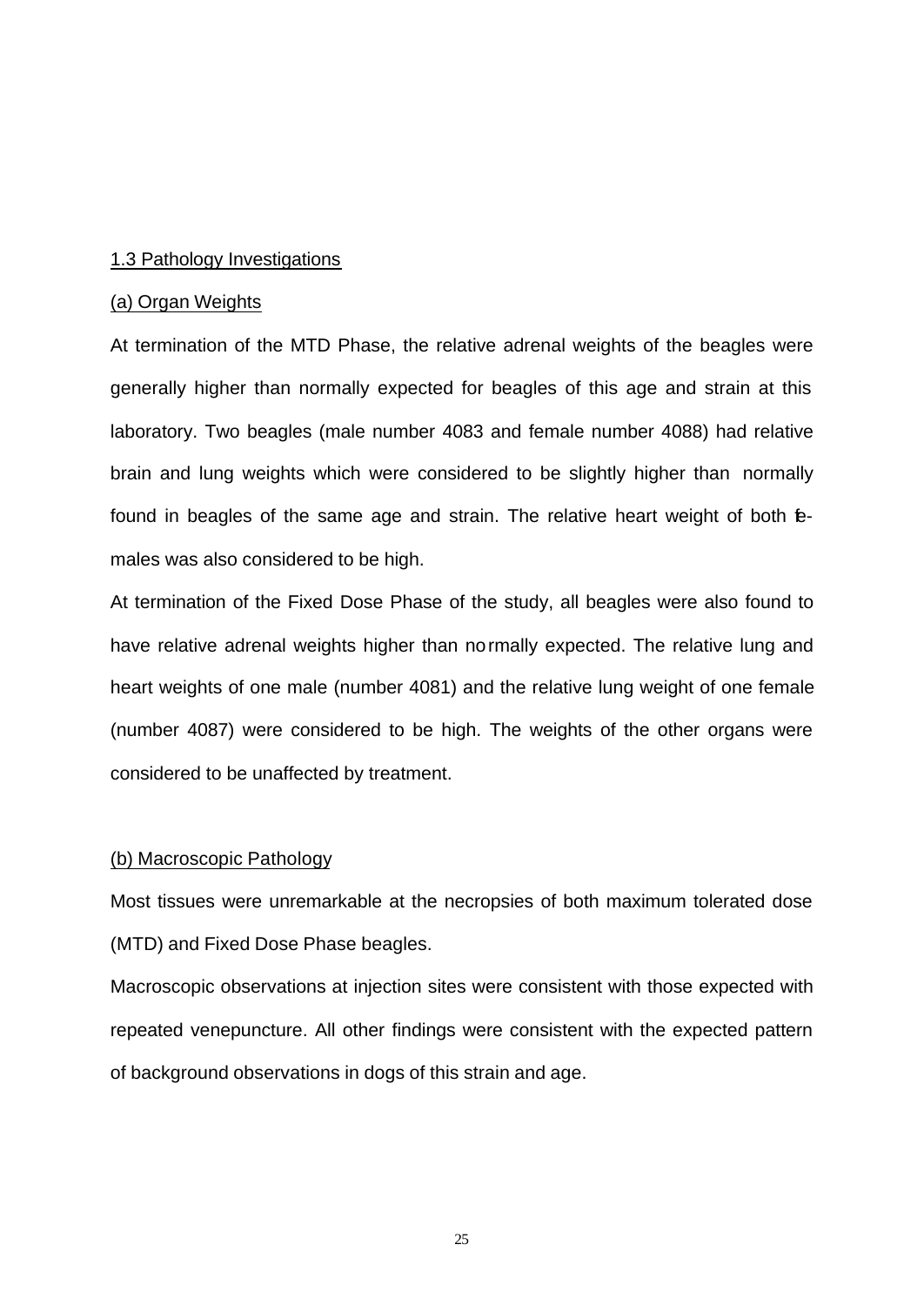## (c) Microscopic Pathology

The majority of microscopic findings were infrequent, of a minor nature, and consistent with the expected background pathology in dogs of this strain and age and were not considered to be related to test article administration.

The only unusual microscopic findings were a mixed, mainly mononuclear, inflammatory cell perivascular cuffing of blood vessels in the medulla oblongata of the brain in all beagles together with a focus of inflammatory cells in the thalamus of one female. The microscopic findings at injection sites (low grade dermatitis, phlebitis/periphlebitis and subcutaneous hemorrhage) were considered to be consistent with the physical procedure of repeat intravenous injections with no evidence of local irritation or other toxicity of the test article.

#### **2. Oral application**

#### 2.1. Clinical observations

All beagles survived to their scheduled termination. On Days 3 to 7 of the treatment, all high dose males passed loose or liquid feces. In Week 2, these beagles continued to pass loose feces, but less frequently than in Week 1. The feces of intermediate dose males were also occasionally loose, whereas the feces passed by control and low dose beagles appeared normal throughout the study.

Females occasionally passed loose feces, but the incidence showed no relationship with dose. There were no other clinical observations that were attributed to treatment.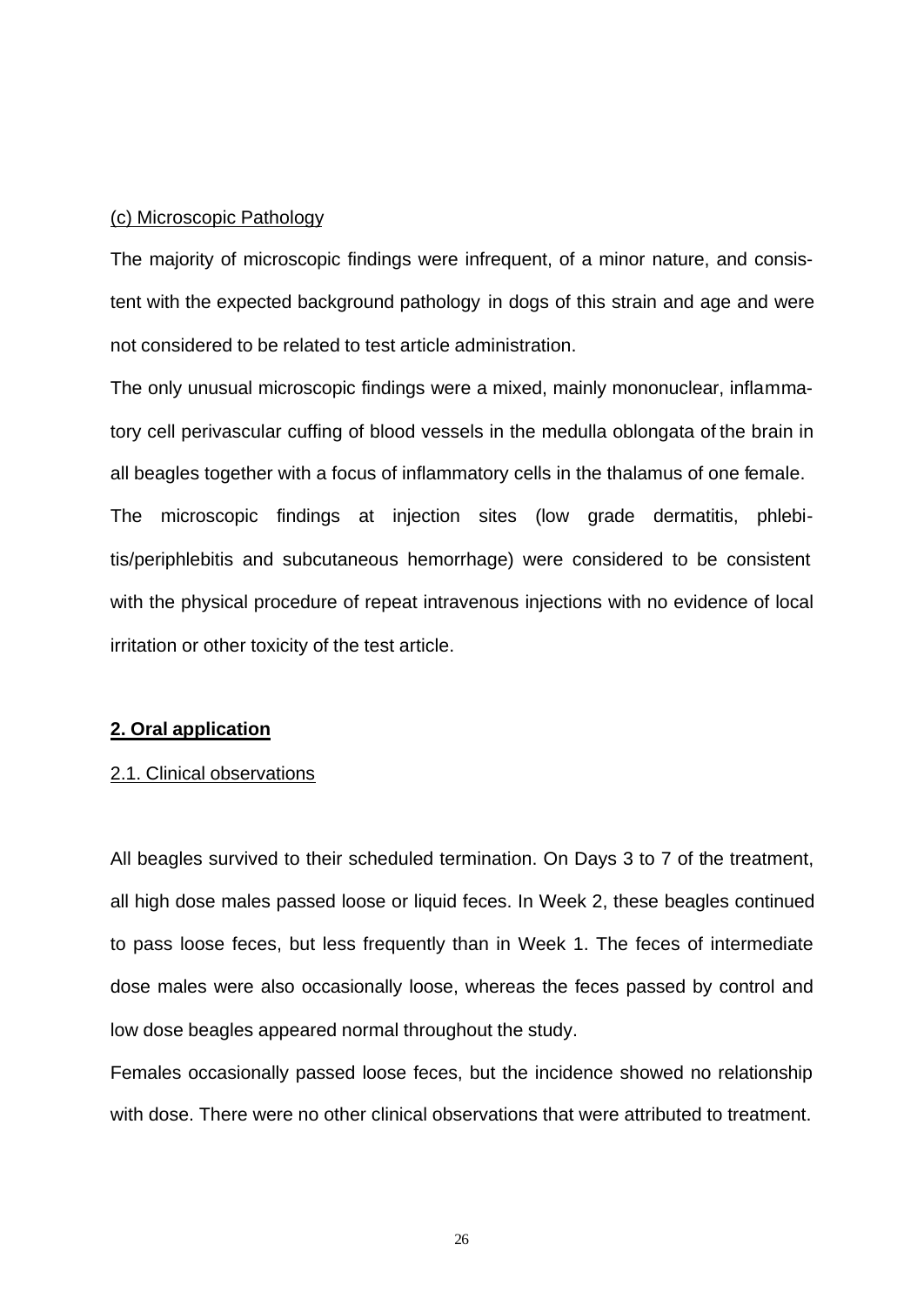Treated and control beagles showed little change in body weight over the treatment period. Therefore, body weight was considered to be unaffected by test article administration.

During treatment, the mean food consumption of all treated female groups was generally lower than that of controls (up to 23% lower at the low dose, up to 27% lower at the intermediate dose and up to 22% lower at the high dose levels). However, similar inter-group variations were apparent pre-treatment. The food intake of treated males was generally similar to that of the controls.

No treatment-related ocular changes were evident during ophthalmoscopic examination.

The electrocardiography traces did not reveal any changes that were associated with the oral administration of stabilized NADH.

The systolic and mean arterial blood pressures of treated males in week 2 were generally high before dosing compared with control values. However, three hours after dosing, there was little difference between the blood pressures of treated and control males. In females there did not appear to be any effect of treatment on blood pressure.

## **2.2 Laboratory Investigations**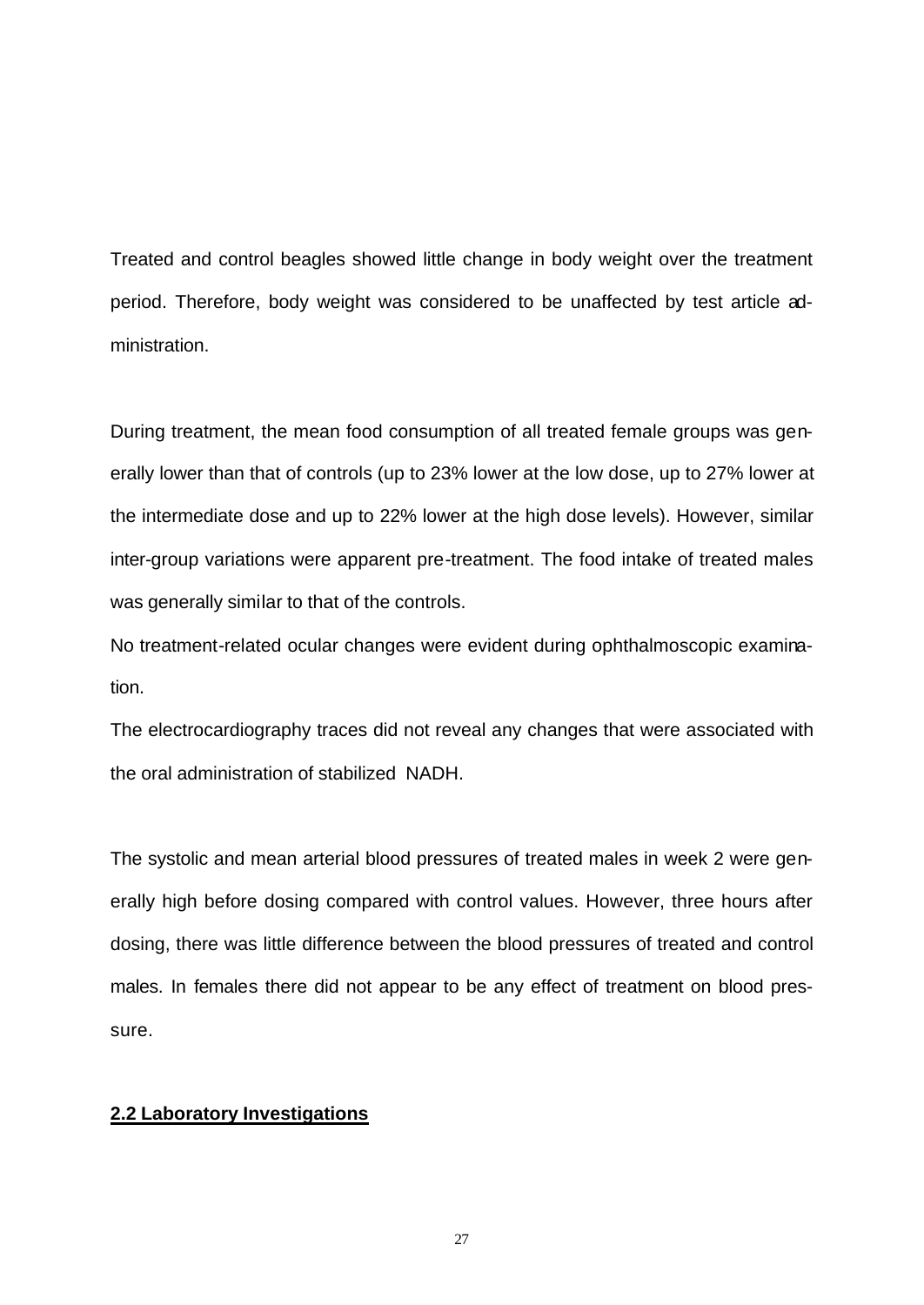## (a) Hematology

In Week 2 there were **no** changes in any of the hematology parameters measured that could be attributed to treatment.

# (b) Clinical Chemistry

Inter-group differences in the clinical chemistry parameters in Week 2 were generally apparent before the start of treatment and were therefore considered to be unrelated to treatment.

# (c) Urine Analysis

From the samples collected in Week 2 it was evident that the composition of the urine remained unchanged by the test article.

# **2.3 Pathology**

# (a) Organ Weights

In males there was a small but dose-related increase in adjusted mean liver weight. The means were 7, 8, and 12% higher than the control mean for low, intermediate and high dose males respectively. The adjusted mean liver weight of the high dose females was 5% higher than the control mean.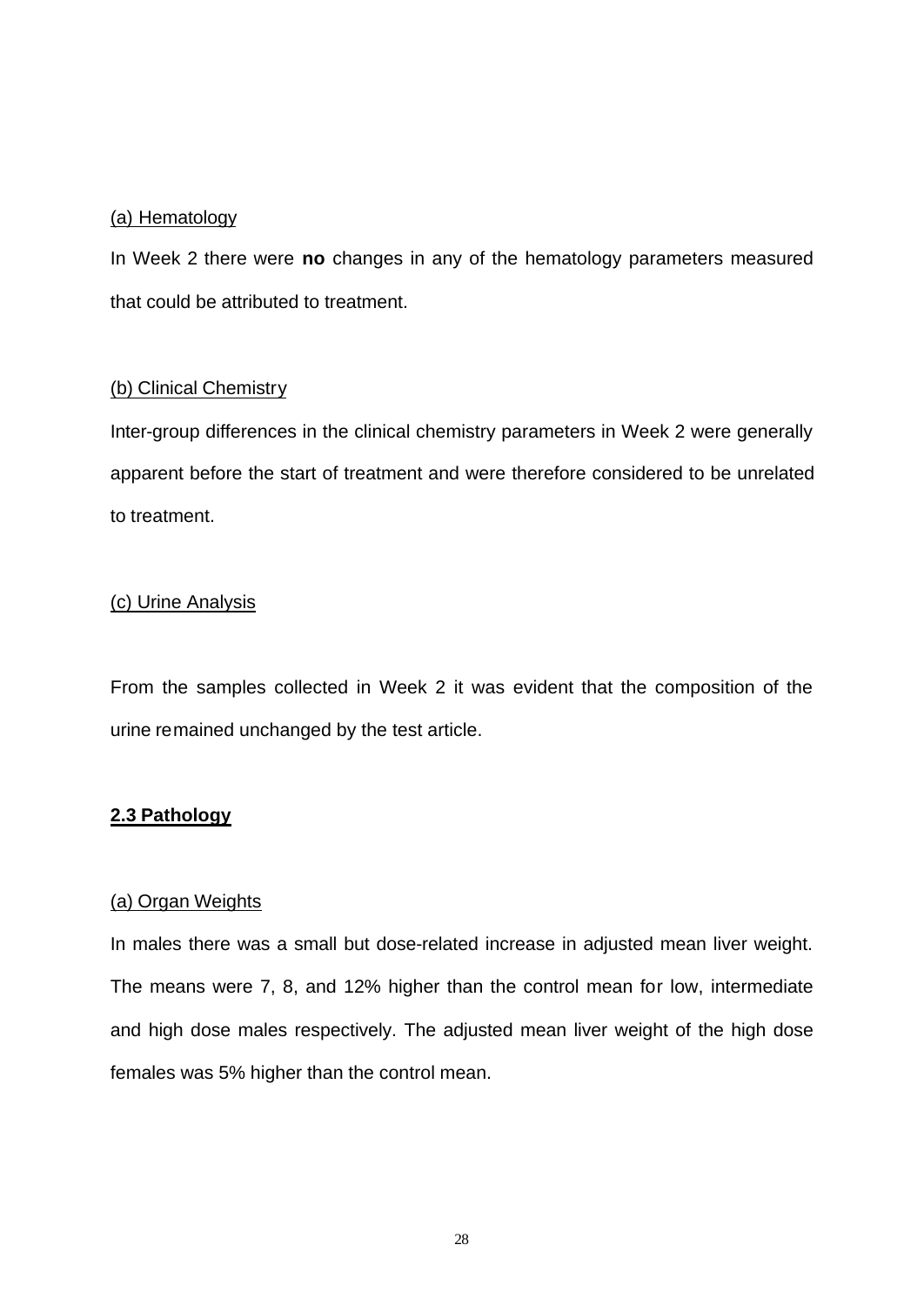The adjusted mean brain weights in low dose males, intermediate dose females and high dose males and females were high compared with the control means. The means for low dose males and intermediate dose females were 5% higher and the means for high dose males and females were 7 and 9% higher, respectively, than the control means.

The adjusted mean adrenal weights of all treated male groups were higher than the control mean (11, 8, and 21 % higher, low to high dose) and the adjusted mean thyroid weight of high dose males was 38% higher than the control mean.

The adjusted mean kidney (combined) weights of the intermediate and high dose males were 7 and 6% higher, respectively, than the control mean.

The weights of all other organs weighed were unaffected by treatment.

## (b) Macroscopic Pathology

Most tissues and organs were unremarkable on gross examination. Certain findings, such as red focus in lung, urinary bladder, stomach, caecum and colon, occurred in treated groups compared to a zero incidence in controls. These were generally isolated occurrences and considered change/agonal events. There **were no findings suggestive of treatment-related toxicity.**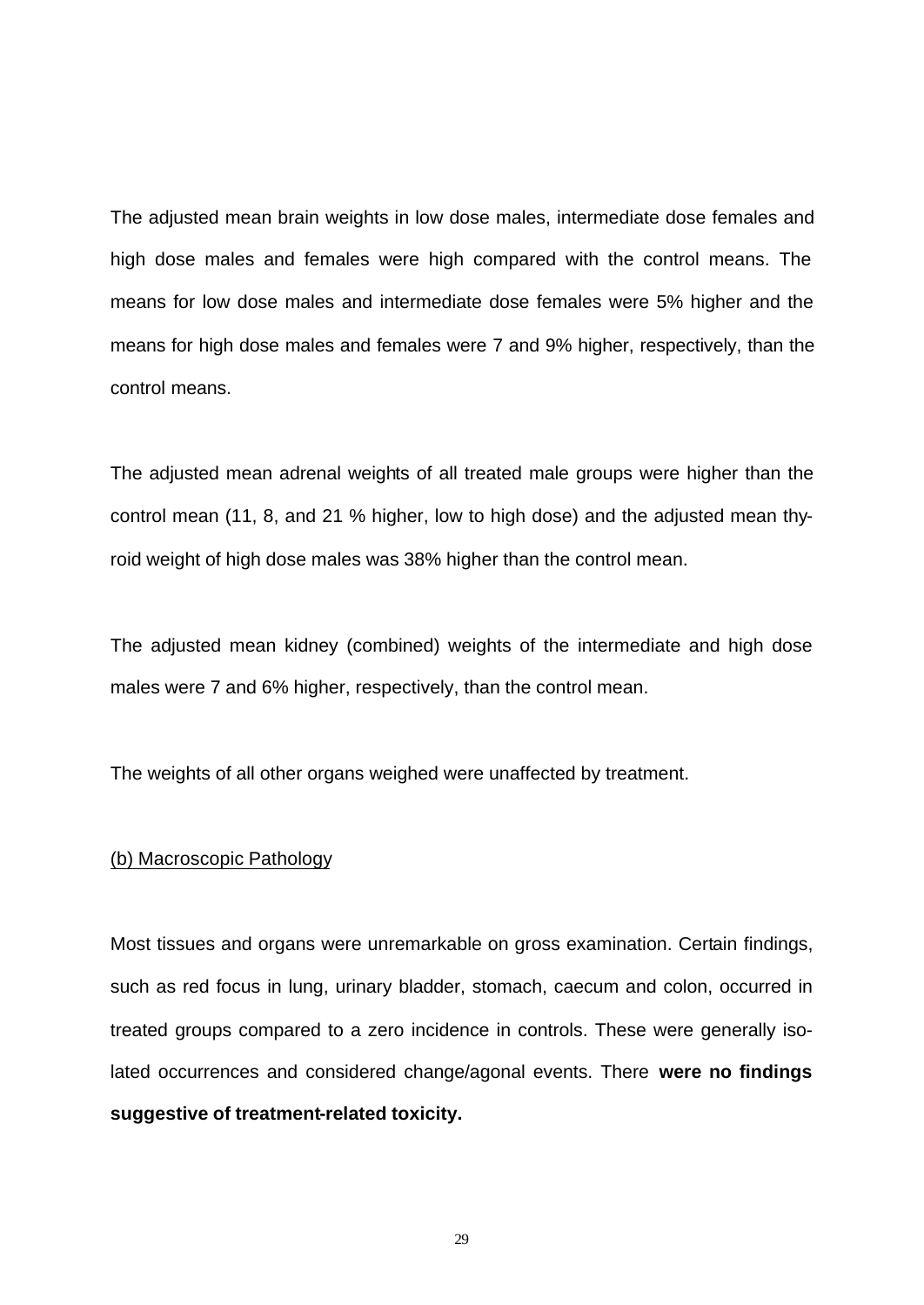#### (c) Microscopic Pathology

Histopathology findings were generally infrequent and within the spectrum associated with young healthy dogs. Findings were generally comparable between control and treated groups. Urinary bladder cystitis occurred in some treated females, compared to a zero incidence in controls, but this was considered to be procedure-related rather than a direct effect of treatment. There was **no evidence of a dose-related increase in the incidence or severity thereof.**

Any further findings without comparable counterparts in controls were generally isolated occurrences and considered change/agonal events. There were **no** further findings of an unusual nature or incidence in the organs or tissues examined.

## **Discussion**

The intravenous administration of NADH to beagle dogs at dose levels in the range of 100 and 1000 mg/Kg/day resulted in a number of findings that demonstrated an effect on the cardiovascular system. Clinically these effects included pale gums, pale and cold pads of the feet, bloodshot eyes, and changes in the temperature of the ears. The subdued behavior of the beagles during dosing may also have been associated with cardiovascular changes.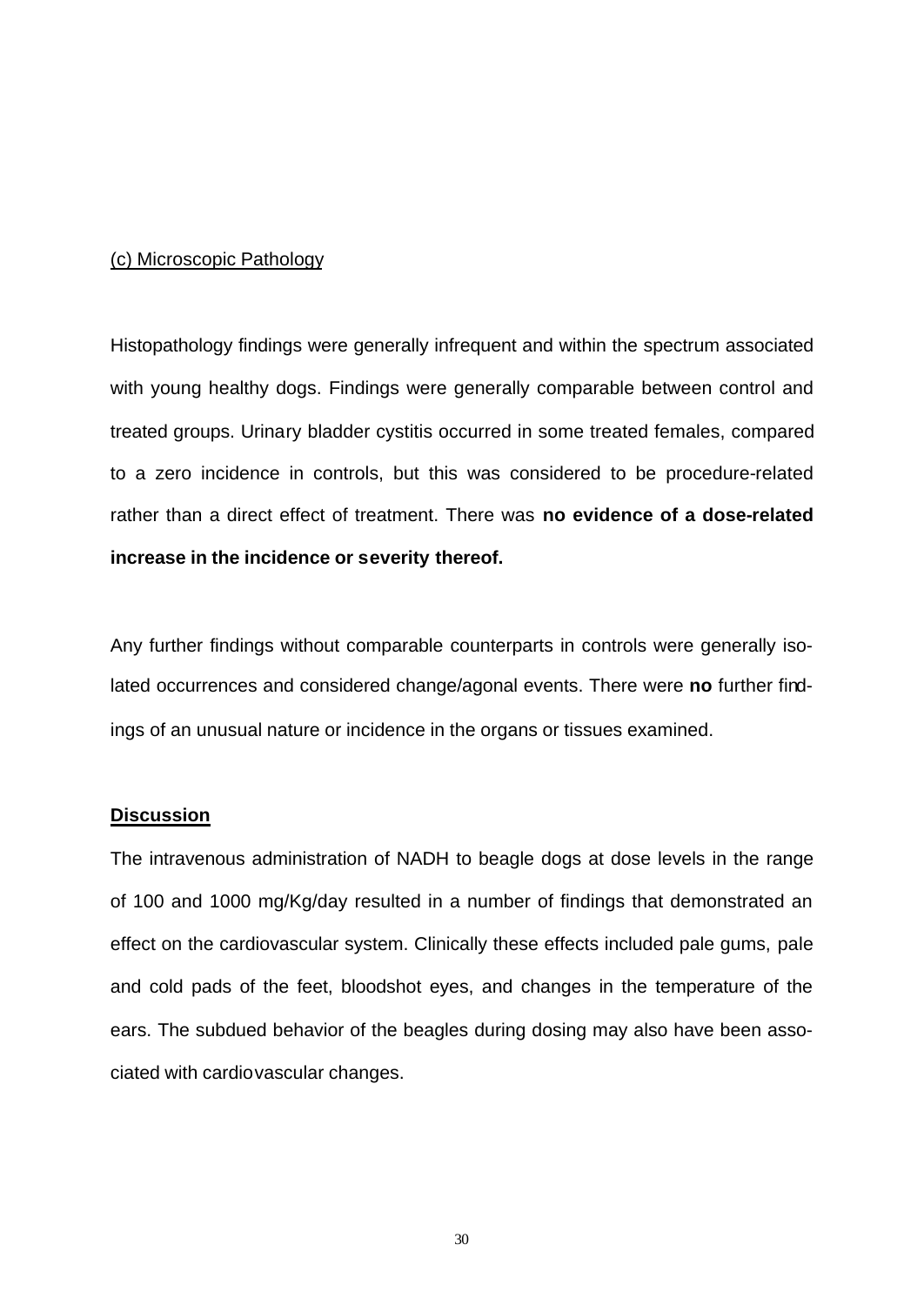Data from the Fixed Dose Phase showed that blood pressure was reduced 1 hour after the administration of 500 mg/Kg/day and there was an increase in heart rate for at least four hours after dosing.

The heart weights of both MTD Phase females and one Fixed Dose Phase male were higher than normally expected. Although this may have been an indication of an adaptive response to increased workload, there were no histopathological findings in the Fixed Dose Phase male to support this.

An increase in adrenal weight was evident in beagles from both phases of the study. Changes in the adrenals could be related to the increase in heart rate or may have been a response to stress, but no histopathological changes in the adrenals were found.

There was also evidence of an effect on the central nervous system. At dose levels of 200 mg/Kg/day and above the beagles had tremors after dosing and the relative brain weights of two MTD Phase beagles were considered to be higher than normally expected. Microscopic findings in Fixed Dose Phase beagles included an inflammatory cell perivascular cuffing of blood vessels in the medulla oblongata of the brain. However, these histopathological findings could not be unequivocally attributed to treatment.

Treatment with NADH at dose levels of 500 mg/Kg/day and higher resulted in a reduction in food intake, with a corresponding decrease in body weight.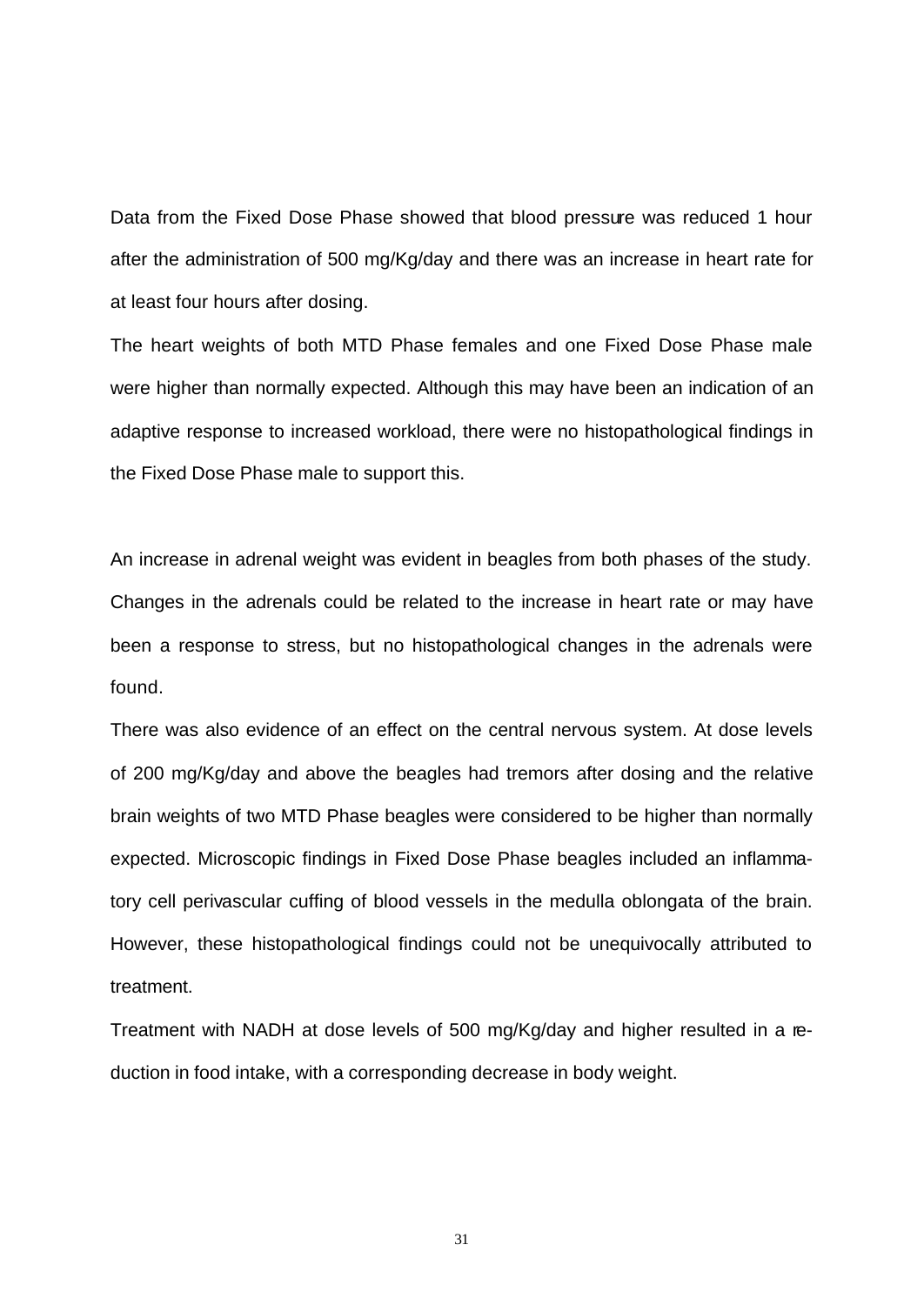There were apparent changes in the activities of alkaline phosphatase and alanine aminotransferase, and in the plasma concentrations of creatinine, cholesterol, calcium, total protein, and total bilirubin, but the significance of these changes was unclear. Based on the MTD of 500 mg/kg for a 10 kg heavy dog a MTD for a 70 kg heavy human individual can be calculated to be 35000 mg or 35 grams. Taking this remarkably high dosage into account, NADH can generally be regarded as safe (GRAS).

The oral administration of ENADA ® / NADH to beagle dogs dose levels of 20, 100, and 150 mg/Kg/day resulted in very few changes that could be attributed to the test article.

The feces of males treated at 150 mg/Kg/day became loose or liquid after 3 days of treatment but this regressed during Week 2. There was some evidence of a similar, but less marked, change in males treated at 100 mg/Kg/day. However, **no** corresponding histopathological changes were found in the gastro-intestinal tract. Females were unaffected. The weights of the adrenals, heart, and brain appeared to be increased. This was consistent with the findings from a previous intravenous study in dogs, but **none** of the associated cardiovascular changes, clinical observations or pathological findings seen in the previous study were evident in this study.

## **None of these changes were considered to be of toxicological importance.**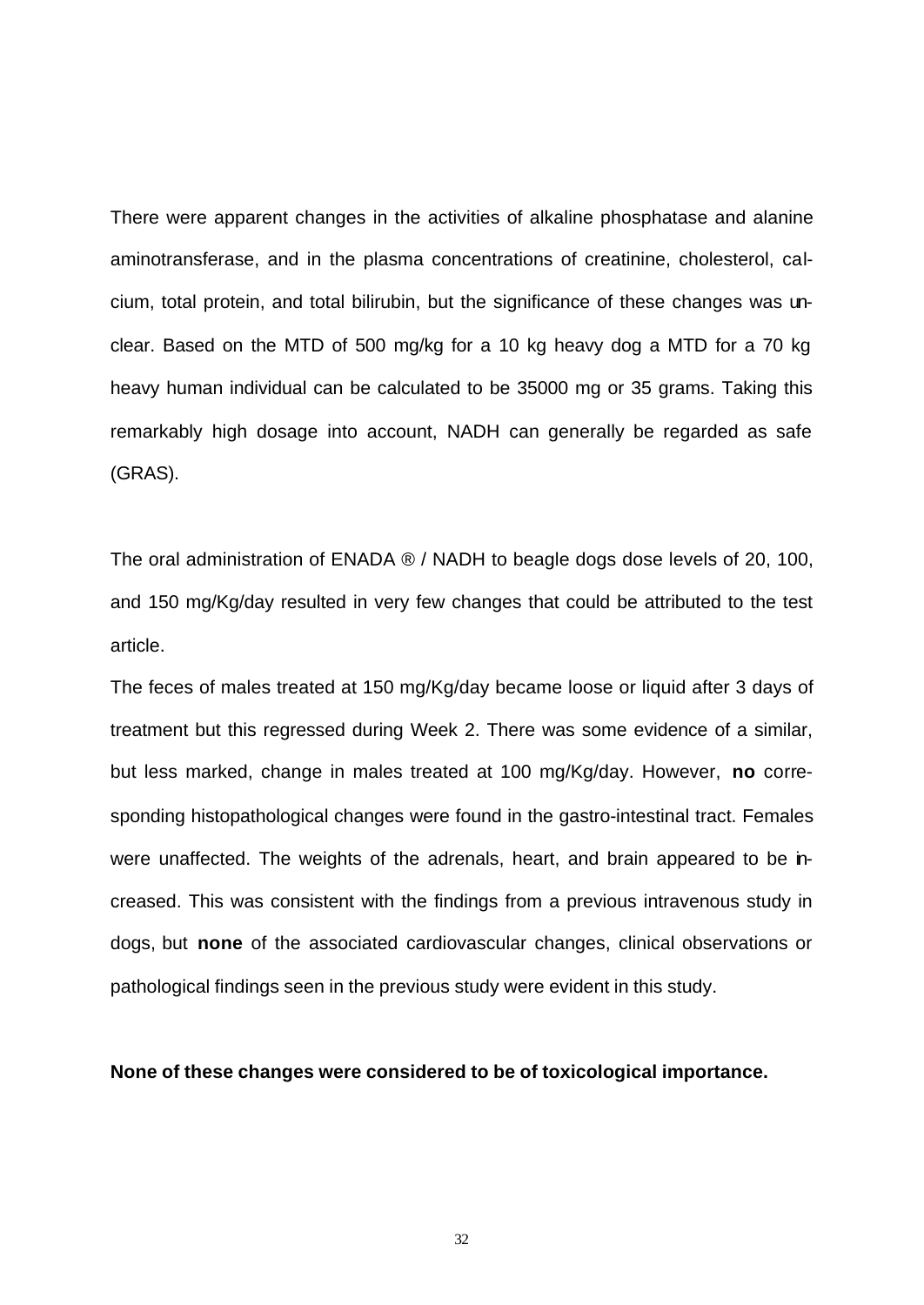The significance of the apparently increased kidney and thyroid weights of intermediate and/or high dose males was unclear. In the 14 days of the investigation, beagle dogs received dose levels of 20, 100, and 150 mg/Kg/day of NADH tablets. **There were no deaths. Body weight was unaffected and so was food consumption.**  Electrocardiographies did **not** show any treatment related changes. Blood pressures were unaffected by the treatment, the hematology parameters were **not** affected and so were the clinical chemistry parameters. The composition of the urine was unchanged.

The oral administration of NADH to dogs at dose levels of 20, 100, and 150 mg/Kg/day elicited apparent increases in adrenal, heart, kidney, liver, brain and thyroid rate, particularly in the male. But none of these changes were considered to be of toxicological relevance.

It may be argued the absence of any treatment related toxic effect could be due to the possibility that NADH is not absorbed in the intestinal tract. Two studies have demonstrated that the stabilized orally absorbable form of NADH (ENADA®) is absorbed. NADH passes the intestinal mucosa undegraded (Mattern, 1996). In addition oral application of one 5 mg tablet ENADA / NADH lead to an increase of NADH in the brain cortex of rats (Rex et al. 2002). This study implies that NADH is not only absorbed but also passes the blood brain barrier. In the meantime, the stabilized orally absorbable form of NADH (ENADA®) has been tested in 2 independent blind placebo controlled trials in people suffering from jet lag (Kay et al. 2002) and sleep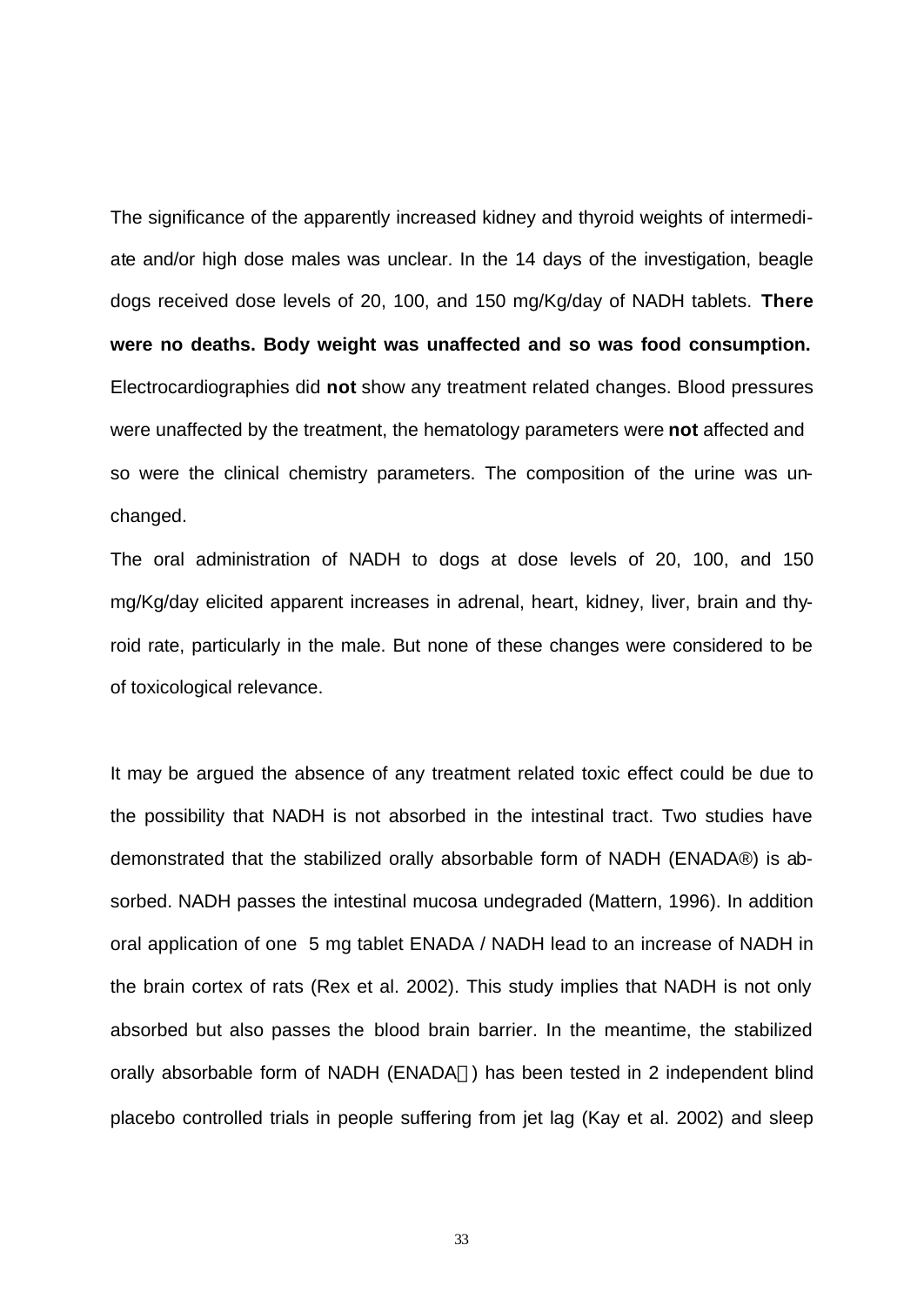deficiencies (Moline et al. 2002). Both conditions cause remarkably cognitive impairment prolonged reaction time and more errors in visual perception. After one dose of oral NADH (20 mg) the improvement in cognitive functions was significantly better than compared to placebo but also better than before jet lag or sleep deprivation. Another aspect is the rather high concentration of NADH in human organs particular those which need a high amount of energy such as the heart, the brain and the muscle. A mammalian heart contain 90 mg per kg, brain and sceletal muscle 50 mg per kg (Klingenberg et al. 1960). In other words, a 100 gram piece of red raw meat contains the same amount of NADH as one tablet ENADA® / NADH 5 mg.

An oral dose of 150 mg NADH per kg amounts to a dose of 10500 mg. This dose is equivalent to 2100 (two thousand one hundred) tablets of ENADA® - NADH. This number confirms and extends NADH to be generally regarded as safe.

#### **Acknowledgment**

The study was performed at the Laboratory of Corning Hazleton, Europe in Harrogate, England under the supervision of J.F. Richards and H. Nutall as study directors. It was performed in accordance under the UK Principles of Good Laboratory Practice (GLP). Their very professional work is gratefully acknowledged.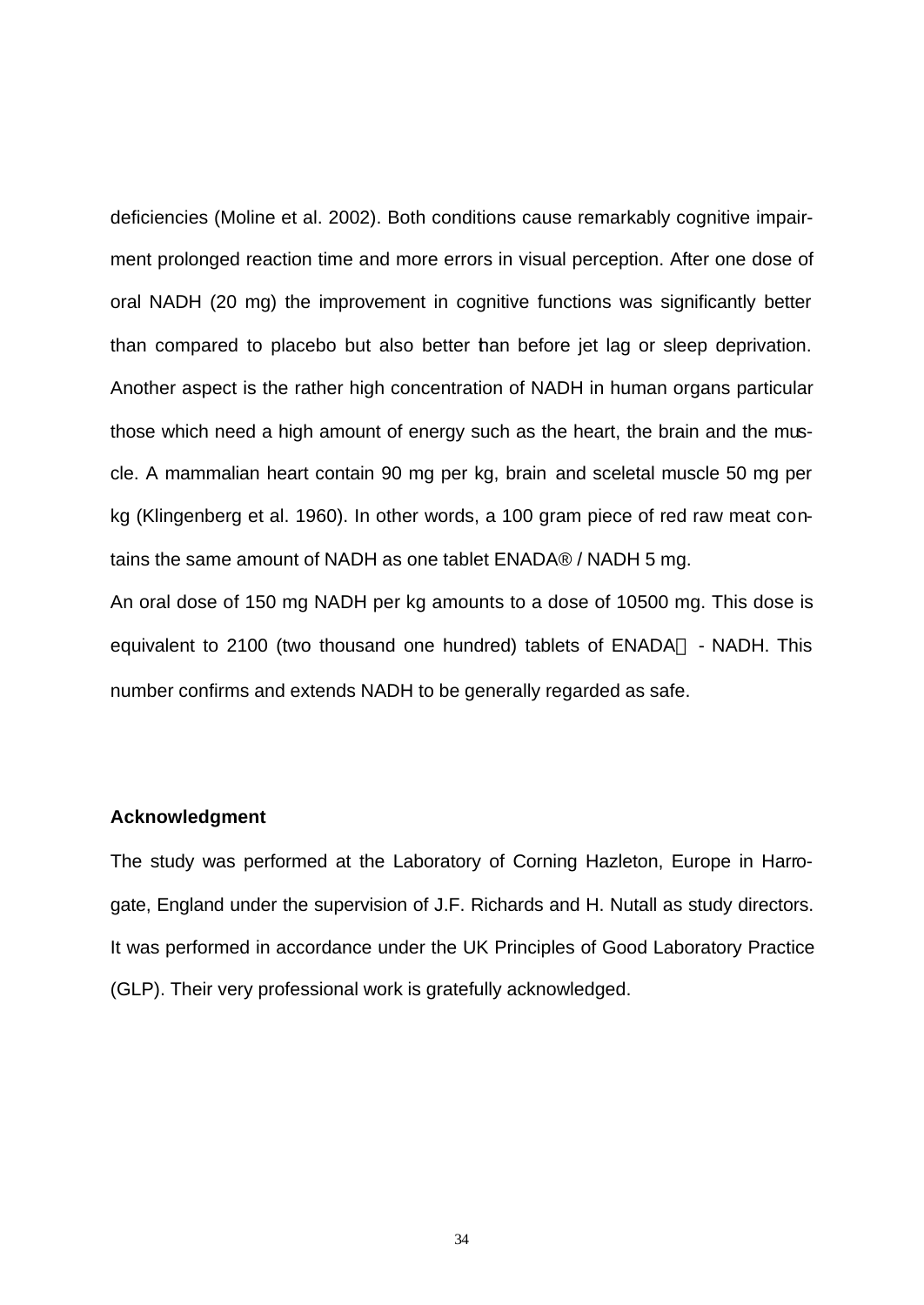## **References**

- 1. Allain C C, Poon L S, Chan CSG, Richmond, W and Fu, P C (1974). Enzymatic determination of total serum cholesterol. Clin Chem, 20, 470-5.
- 2. Armitage, P. (1972) Statistical methods in medical research. Ch 9. Oxford: Blackwell
- 3. Babson, A L and Babson, S R (1974). Comparative evaluation of a partial thromboplastin reagent containing a non-settling, particulate activator. Am J Clin Path, 62(6), 856-60.
- 4. Birkmayer J G D, Vrecko C, Volc D, Birkmayer W (1993): Nicotinamide adenine dinucleotide (NADH) – a new therapeutic approach to Parkinson´s disease, comparison of oral and parenteral application. Acta Neurol. Scand. 87 (Suppl 146): 32-35.
- 5. Birkmayer J G D, Birkmayer W (1991): The coenzyme nicotinamide adenine dinucleotide (NADH) as a biological antidepressive agent experience with 205 patients. New Trends in Clinical Neuropharmacology, 5:75-86.
- 6. Birkmayer, J G D (1994 a) Stable, ingestable and absorbable NADH and NADPH therapeutic compositions. United States Patent Number 5,332,727.
- 7. Birkmayer, J G D (1994 b): Stable, ingestable and absorbable NADH and NADPH therapeutic compositions. European Patent, Patent Number EP 0 697 859 B1.
- 8. Dunnett, C.W. (1955) A multiple comparison procedure for comparing several treatments with a control. Am Stat Assoc J, 50:1096-1121.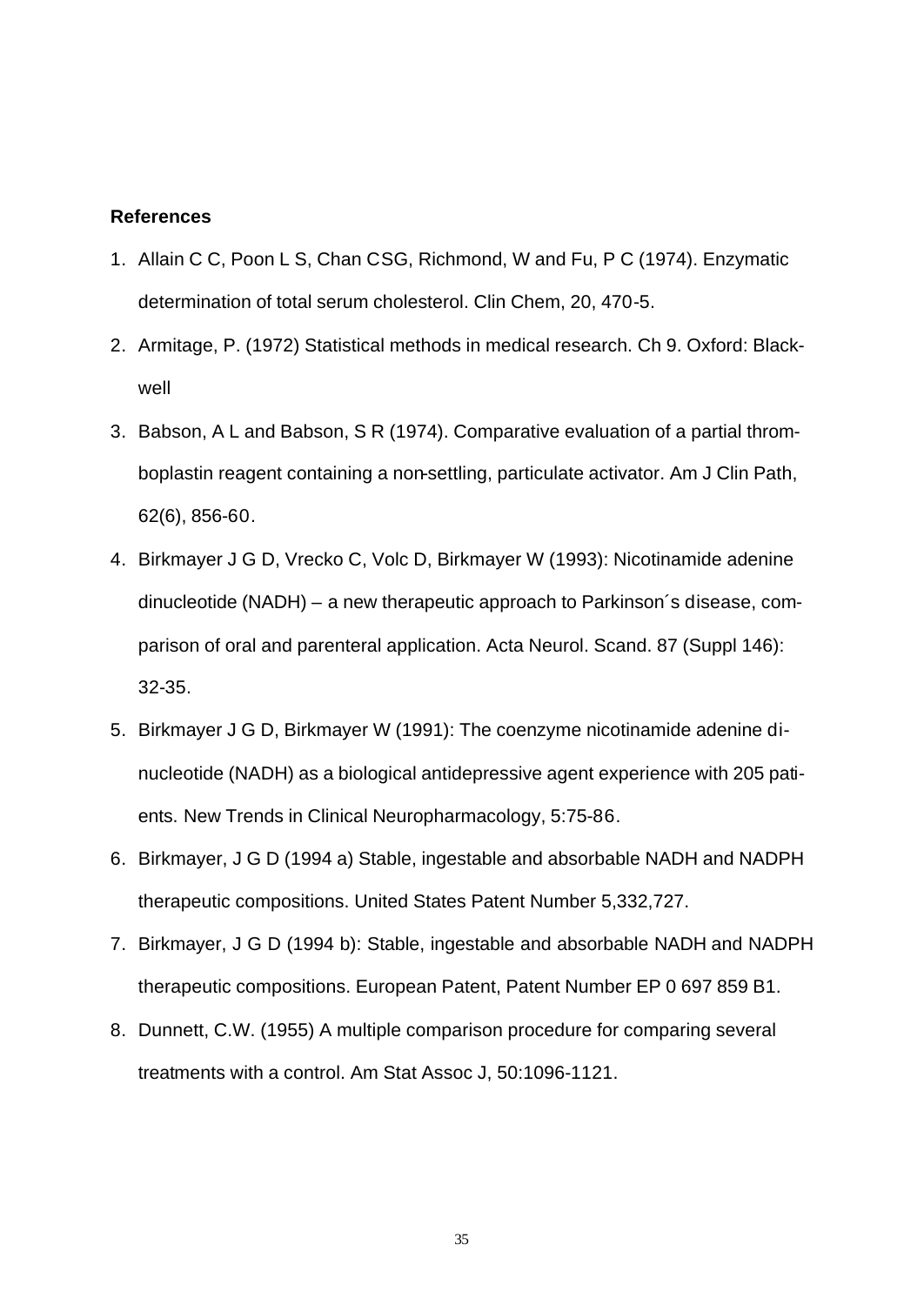- 9. Eisenman G, Tubin D O and Casby, J U (1957). Glass electrode for measuring sodium ions. Science, 126, 831-834.
- 10.Forsyth L M, Preuss H G, MacDowell A L, Chiazze L, Birkmayer G D, Bellanti J A (1999): Therapeutic effects of oral NADH on the symptoms of patients with chronic fatigue syndrome. Annals of Allergy, Asthma and Immunology, vol 82, no. 2, 185-191.
- 11.Gutmann, I and Bergmeyer, H U (1974). in: Methods of Enzymatic Analysis (Bergmeyer, H.U. ed.),  $2^{nd}$ , Vol. 4, pp 1791-1798, Verlag Chemie Weinheim and Academic Press Inc., New York and London.
- 12.Jaffé, M (1886). Über den Niederschlag, welcher Pikrinsäure in normalen Harn erzeugt und über eine neue Reaktion des Kreatinins. Hoppe Seylers Z Physiol Chem, 10, 391-400.
- 13.Jonckheere, A.R. (1954) A distribution free K sample test against ordered alternatives. Biometrika, 41:133-145.
- 14.Kay G.G., Viirre E., Clark J. (2002): Stabilized NADH as a countermeasure for jet lag, J. Travel Medicine, submitted for publication.
- 15.Klingenberg M. (1960): Pyridinnucleotide und biologische Oxidation. Zur Bedeutung der freien Nukleotide II. Moosbacher Kolloquium, Springer Verlag, Heidelberg 82-114.
- 16.Kommissionen für Enzymdiagnostik und Standardisierung: Empfehlungen der Deutschen Gesellschaft für Klinische Chemie (1972). Z. clin Chem u clin Biochem 10, 182.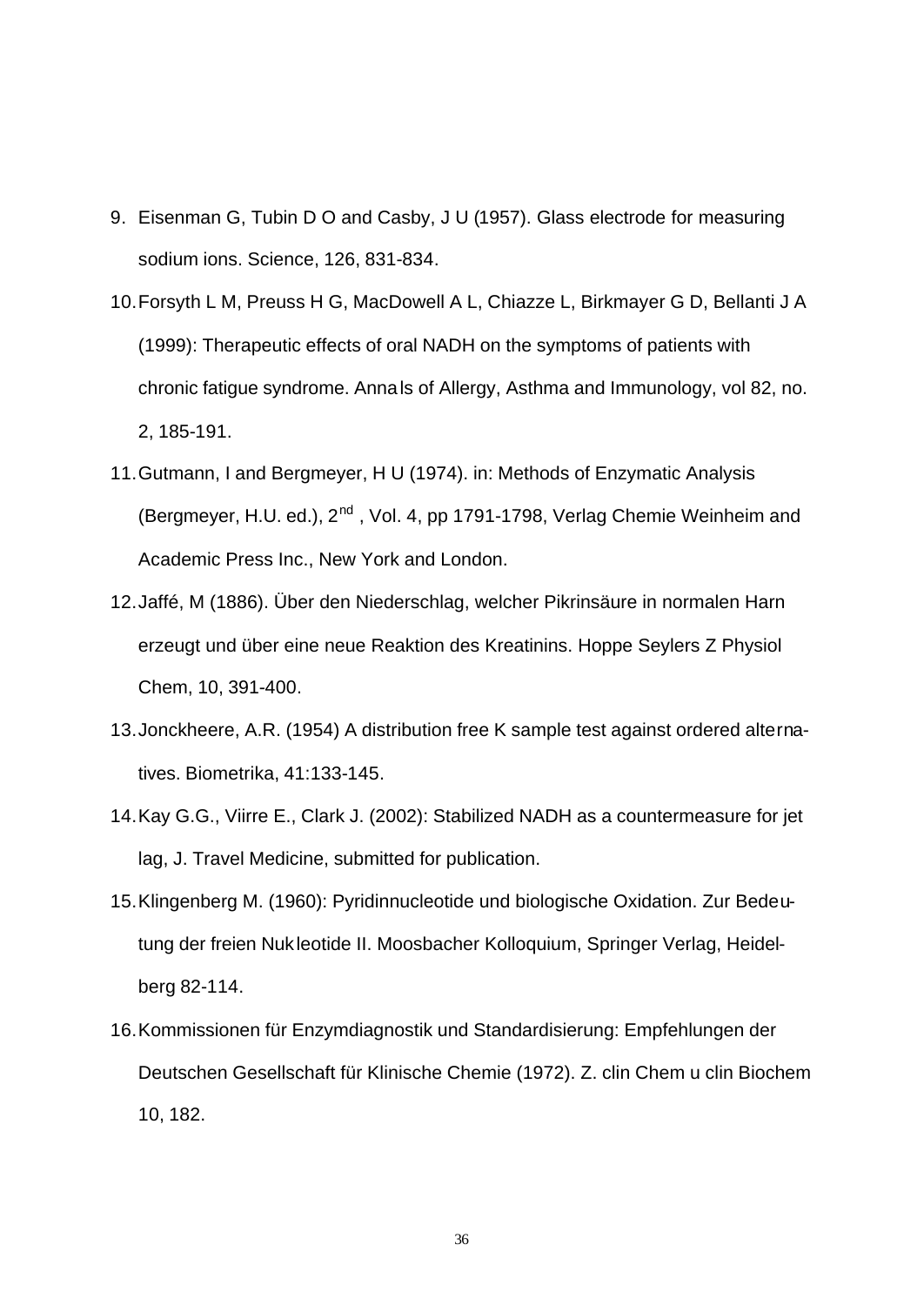- 17.Lehmann E.L. (1975): Nonparametrics: Statistical methods based on ranks. Ch 5. New York: McGraw Hill.
- 18.Levene H. (1960) Robust test for equality of variance. In Contributions to Probability and Statistics, I Olkin, ed pp 278-292. Palo Alto California, Stanford University Press.
- 19.Mattern C (1996) Zur Entwicklung von stabilen Arzneiformen des Coenzyms NADH für die perorale und parenterale Applikation. Ph.D. Thesis, Humboldt University Berlin (Germany).
- 20.Moline M L, Rebeta J R, Flye B L, Zendell S M, Broch L, Ford T, Zak R, Kay G G (2002): Effectiveness of NADH in alleviating effects of sleep deprivation in healthy middle-aged adults. Proceedings of the 1<sup>st</sup> International Conference on Mechanisms of Action of Nutraceuticals (ICMAN), in print.
- 21.Moorehead, R W and Biggs, H G (1974). 2-Amino-2-methyl-1-propanol as the alkalizing agent in an improved continuous-flow cresolphthalein complexone procedure for calcium in serum. Clin Chem 20, 386.
- 22.Pearlman, F C and Lee, R T Y (1974). Detection and measurement of total bilirubin in serum, with use of surfactants as solubilizing agents. Clin Chem, 20, 4.
- 23.Rex A., Hentschke M-P., Fink H (2002) Bioavailability of reduced nicotinamideadenine-dinucleotide (NADH) in the central nervous system of the anaesthetized rat measured by laser-induced fluorescence spectroscopy. In: Pharmacology & Toxicology 2002, 90, 220-225.